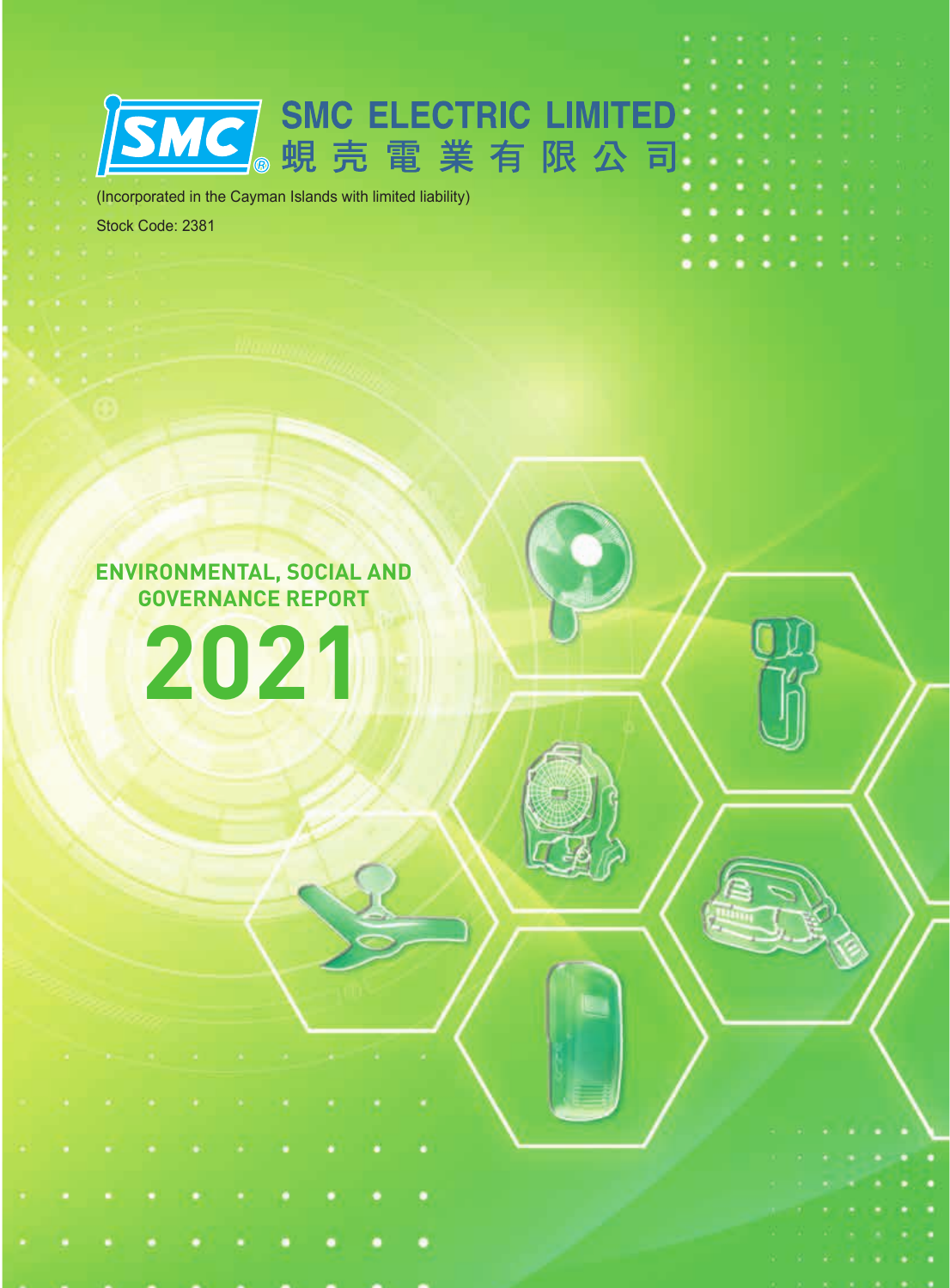# ENVIRONMENTAL, SOCIAL AND GOVERNANCE REPORT

## **About This Report**

SMC Electric Limited ("the **Company**") and its subsidiaries (the "**Group**") are delighted to present the Environmental, Social and Governance ("**ESG**") Report (the "**Report**"), which details the Group's management approach, related policies, activities, performance and contribution that drive sustainable business development of the Group for the year ended 31 December 2021 (the "**Year**" or "**2021**"). The Report enhances stakeholders' understanding of the Group's progress and development direction on sustainable development issues.

## **Reporting Framework and Boundary**

The Report is prepared in accordance with the requirements under the Environmental, Social and Governance Reporting Guide ("**ESG Reporting Guide**") set out in Appendix 27 of the Rules Governing the Listing of Securities on the Stock Exchange of Hong Kong Limited ("**SEHK**") for the Year.

The Report covers subsidiaries and operations that contribute to the Group's principal activities and have a significant influence on the Group's ESG performance. This includes the production site and offices in Shunde District, Foshan, Guangdong Province, the People's Republic of China (the "**PRC**") and in Hong Kong.

## **Reporting Principles**

According to the ESG Reporting Guide, the following reporting principles were applied in the Report:

| Materiality    | The Group regularly conducts materiality assessments to identify its material ESG<br>issues to the business. By gathering the feedback of stakeholders, the Group can have<br>a better understanding of their concerns and expectations of the Group's sustainable<br>development. For further details, please refer to the sections headed "Stakeholder<br>Engagement" and "Materiality Assessment". |
|----------------|-------------------------------------------------------------------------------------------------------------------------------------------------------------------------------------------------------------------------------------------------------------------------------------------------------------------------------------------------------------------------------------------------------|
| Quantitative   | To measure the effectiveness of ESG-related policies, the Group has adopted the<br>SEHK's ESG Reporting Guide, relevant guidelines published by SEHK and other<br>international organisations, in measuring and presenting quantitative environmental<br>and social key performance indicators ("KPIs"). Details of the standards used are<br>described in the relevant sections of the Report.       |
| <b>Balance</b> | The Report provides an unbiased picture of the Group's ESG performance.                                                                                                                                                                                                                                                                                                                               |
| Consistency    | Unless otherwise stated, the Group uses consistent reporting standards and<br>methodologies to allow for meaningful comparisons of related data over time. If there<br>is any change in the reporting scope or calculation method, which may affect the<br>comparison with previous reports, the Group will explain the corresponding data.                                                           |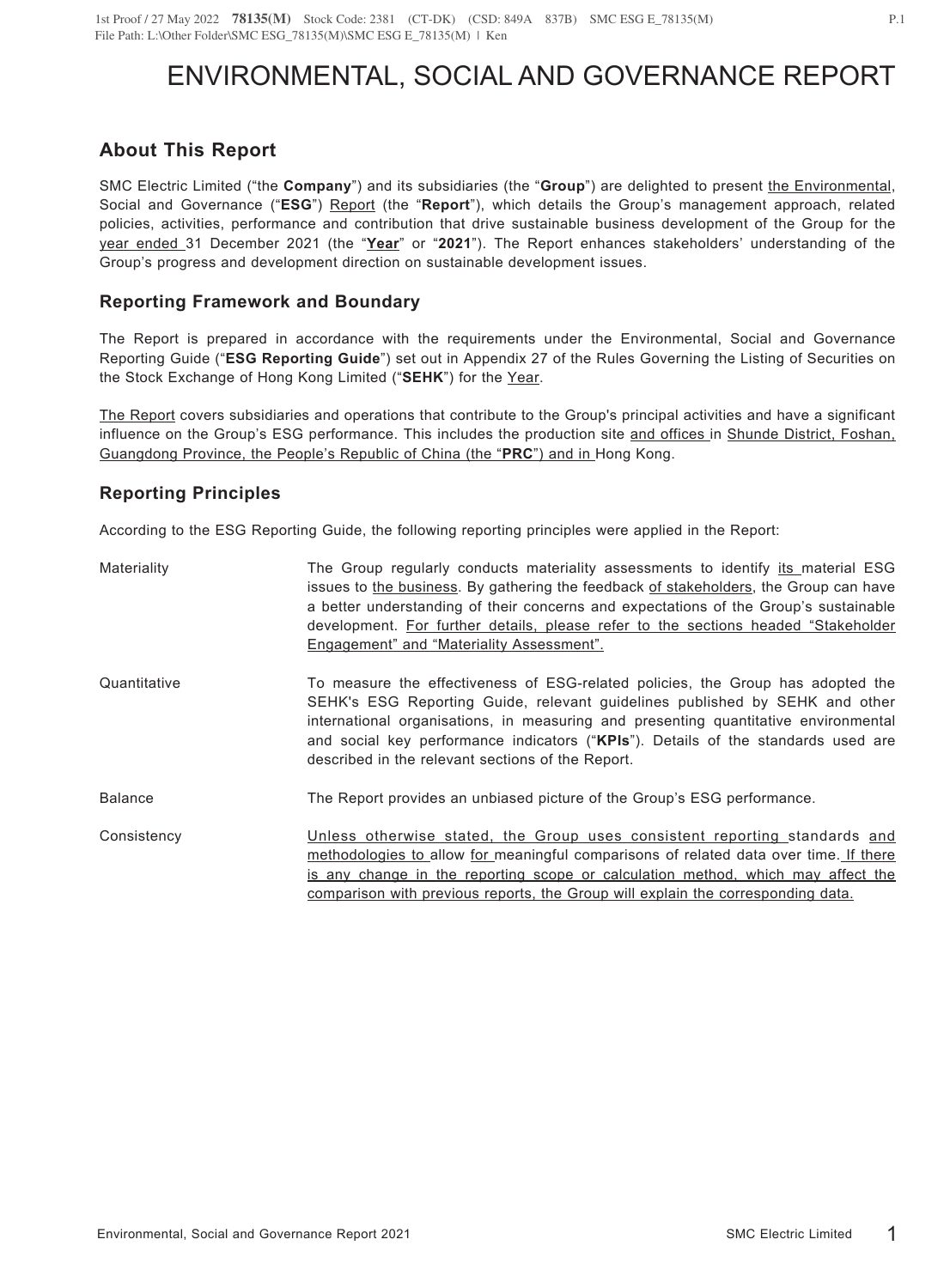## **Chairman's Statement**

#### Dear valued stakeholders,

In compliance with the ESG Reporting Guide and the Corporate Governance Code (the "**CG Code**"), the board (the "**Board**") of directors (the "**Directors**") has taken up an overall responsibility for formulating the Group's ESG strategy and ensuring that appropriate and effective ESG-related risk management and internal control systems are in place. Key management personnel are responsible to execute the policies and evaluate the performance in different aspects such as environmental, occupational health and safety, labour standards and product responsibilities in the ESG aspects. Every department of the Group participates in the coordination and implementation of appropriate policies and measures in its daily operation to realise the Group's policies and strategies on environmental, social and governance issues.

The Group strives to create values for its shareholders. Therefore, the Group continuously communicates with its stakeholders to understand their concerns and fulfil their expectations. During the Year, the Group distributed questionnaires to internal and external stakeholders to collect their views on the sustainability issues of the Group. Their opinions helped the Group understand its ESG performance, assess the importance of different ESG issues and prioritise them. With reference to the stakeholders' opinions, the Board of Directors regularly reviews the Group's sustainability strategies and makes adjustments to live up to stakeholders' expectations while meeting the requirements of regulators.

During the Year, the Group took the first step in setting targets on material environmental aspects, while the Board of Directors monitors the progress through analysing the ESG data of the Group. Going forward, the Group will continue to evaluate the improvement potential of the Group and enhance its sustainability strategy. The Board of Directors believes the ESG-related targets can raise employee's awareness of ESG, drive behavioural changes and facilitate the incorporation of ESG initiatives into the Group's operational strategy.

Although the ongoing epidemic has posed a serious challenge, the Group will continue to drive collective actions on ESG issues and remain vigilant in future. On behalf of the Board of Directors, I would like to express my gratitude to my fellow Directors, the management team, all employees and stakeholders for their contributions to the Group's sustainable development.

**Mr. Yung Kwok Kee, Billy** *Chairman*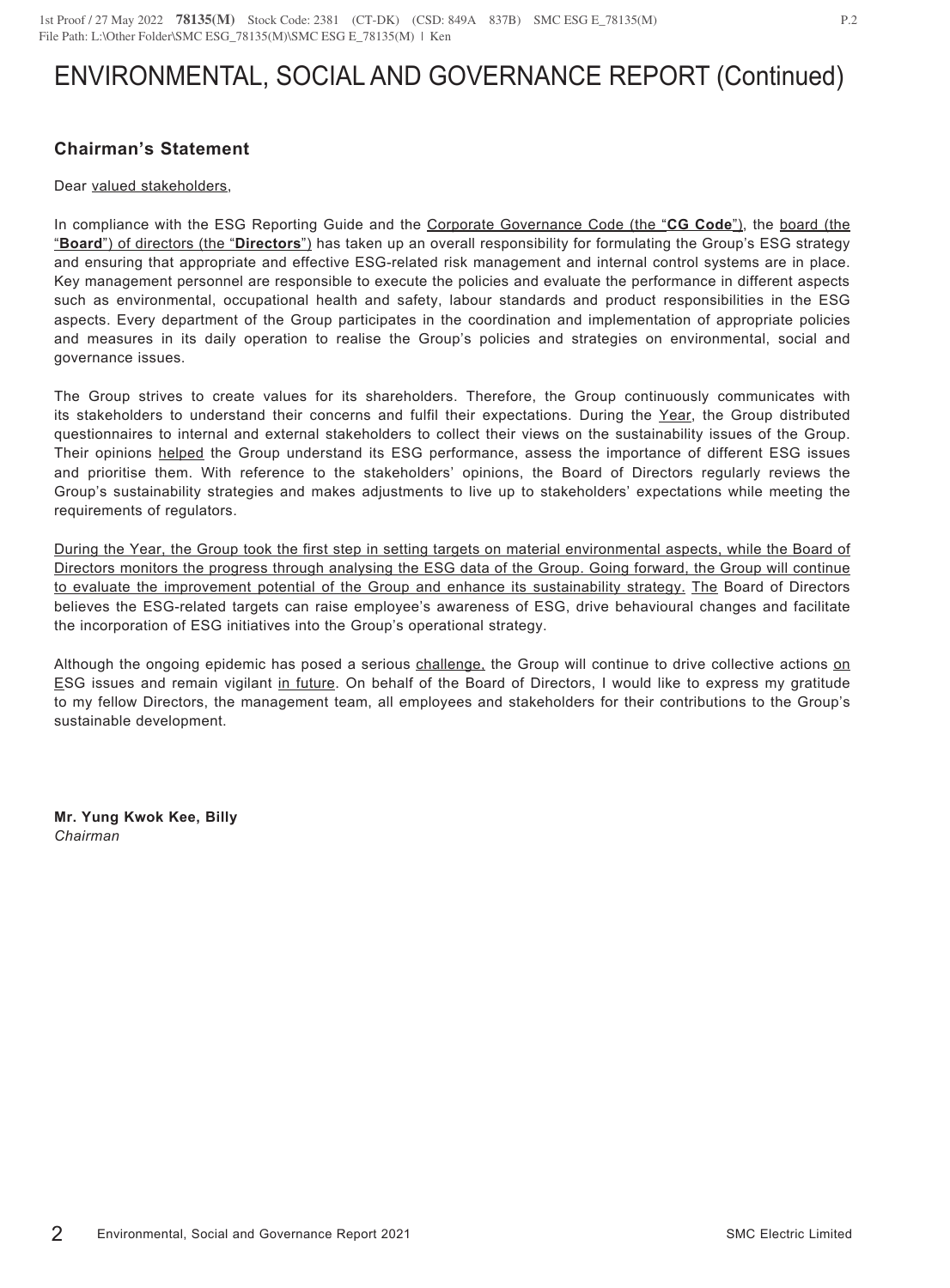## **Mission and Vision**

The Group is committed to a better understanding of customer needs, innovating and delivering safe and environmentally friendly products of good quality, which are manufactured with the goal of conserving natural resources. While committed to the pursuit of profit, the Group also strives to reduce any negative impacts on the environment, its workforce and business partners, and the community.

There is a growing concern about sustainable operations of the market, and demands for sustainable products and services surge these days. As regulators and investors are increasingly concerned about sustainability issues and related risks, the Group will continue to review its sustainability governance strategy and refine relevant policies and measures.

## **Stakeholder Engagement**

The Group values the importance of communication with its stakeholders and maintains open communication channels in order to build trust and long-term relationships.

The following table summarises the Group's key stakeholders, the main channels through which the Group communicates with its stakeholders and stakeholders' issues of concern.

| <b>Stakeholder</b>                  | <b>Communication channels</b>                                                                                      | <b>Issues of concern</b>                                                                                                       |
|-------------------------------------|--------------------------------------------------------------------------------------------------------------------|--------------------------------------------------------------------------------------------------------------------------------|
| Shareholders                        | Annual general meetings<br>٠<br>Financial reports<br>٠<br>Announcements and circulars<br>٠<br>Company website<br>٠ | Investment returns<br>Sustainable operations<br>Corporate governance and risk control<br>٠                                     |
| Government and<br>regulatory bodies | Regular meetings<br>$\bullet$<br>Regulatory documented information<br>٠                                            | Compliance with the relevant laws and<br>regulations<br>Business integrity and ethics<br>$\bullet$                             |
| Customers                           | Regular meetings<br>$\bullet$<br>Support service team<br>٠                                                         | Safety and quality of products<br>Customer data and privacy protection                                                         |
| Suppliers                           | Regular meetings<br>٠<br>Procurement process<br>٠<br>Supplier on-site audit management •<br>٠<br>system            | Supplier evaluation and management<br><b>Business integrity</b><br>$\bullet$<br>Stable business relationships                  |
| Community and the public            | Company website<br>$\bullet$<br>Company's announcements<br>٠                                                       | Environmental issues of greenhouse gas<br>("GHG")<br>Climate change mitigation and adaptation<br>Emission and waste management |

• Social concern and charity events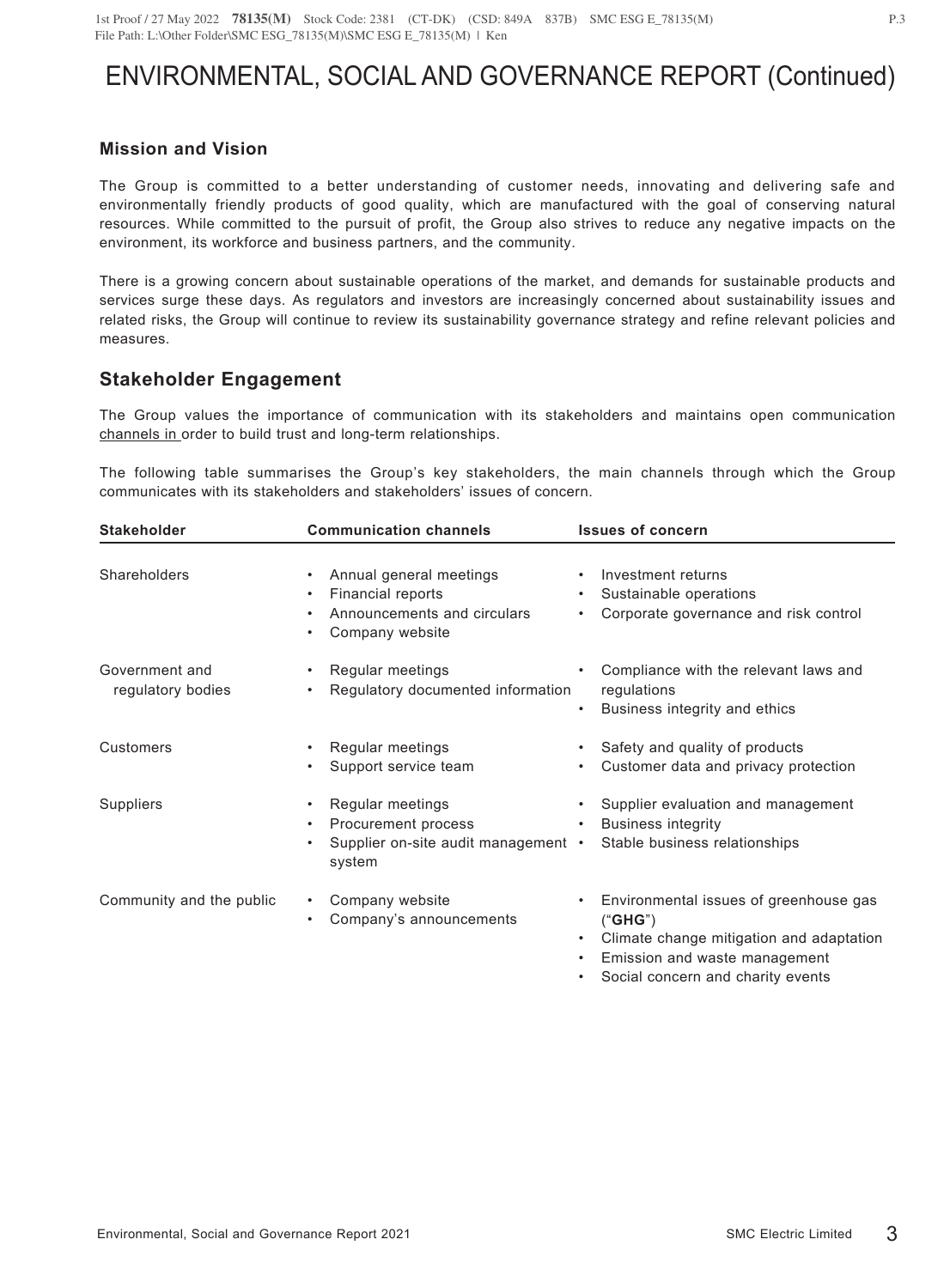## **Stakeholder Engagement (Continued)**

| <b>Stakeholder</b>                              | <b>Communication channels</b>                                                                                                                                                                               | <b>Issues of concern</b>                                                                                                                                              |
|-------------------------------------------------|-------------------------------------------------------------------------------------------------------------------------------------------------------------------------------------------------------------|-----------------------------------------------------------------------------------------------------------------------------------------------------------------------|
| The Board of Directors and<br>senior management | Regular meetings<br>Training and seminars<br>Intranet                                                                                                                                                       | Emergency response plan<br><b>Business development</b><br>$\bullet$<br>Compliant operation<br>٠<br>Financial performance<br>٠<br>Risk management<br>٠                 |
| <b>Employees</b>                                | Employee training and meetings<br>Performance appraisals<br>Employee opinion survey<br>Channels for employees'<br>٠<br>feedback such as forms and<br>suggestion boxes<br>Management newsletters<br>Intranet | Occupational health and safety<br>٠<br>Training and development<br>$\bullet$<br>Employees' benefits<br>$\bullet$<br>Company activities<br>٠<br>Equal opportunity<br>٠ |

### **Objectives and Priorities – Sustainability**

The Group highly values governance for sustainability. It takes sustainable development as one of its important tasks.

The Group believes that its sustainable development plan relies on the opinion of the stakeholders. The Group's business operation may affect its shareholders, employees, customers, suppliers, and the government, and in turn, they may have their expectations and opinions on the Group's operation and strategies. The Group actively seeks solutions to improve energy and production efficiency, continuously enhances employees' working environment and encourages employees to be part of its sustainable development. On the other hand, the Group listens to the voices of various social groups and participates in the promotion of community development.

The Group believes that the Report is one of the channels to convey its sustainability strategy, management direction and performance to the stakeholders, and promotes the integration of sustainability into the Group's business.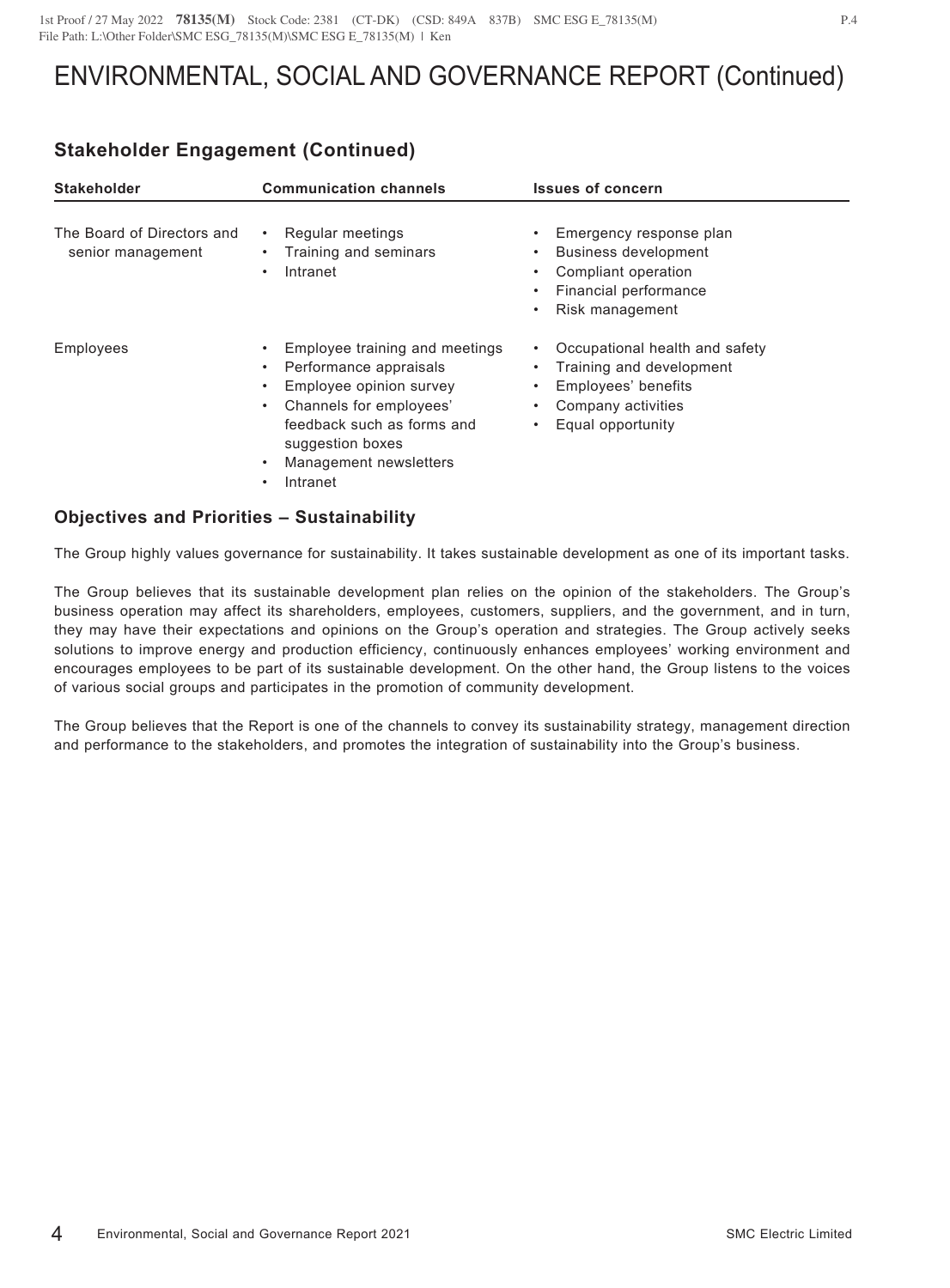# **Materiality Assessment**

Based on the materiality of each of the ESG topics expressed by the stakeholders, the ESG topics are prioritised and shown as below:



| <b>Number</b>  | <b>ESG issues</b>                            | <b>Number</b> | <b>ESG issues</b>                               |
|----------------|----------------------------------------------|---------------|-------------------------------------------------|
|                |                                              |               |                                                 |
|                | Energy efficiency                            | 10            | Responsible supply chain management             |
| $\mathcal{P}$  | Use of materials                             | 11            | Quality control of production material          |
| 3              | Responding actions to climate risks          | 12            | Customer satisfaction, customer service quality |
| $\overline{4}$ | Environmental compliance                     |               | and complaint handling                          |
| 5              | Employment policies and labour rights        | 13            | Intellectual property                           |
| 6              | Diversity and equal opportunity              | 14            | Customer privacy and data protection            |
|                | Occupational health and safety               | 15            | Product quality                                 |
| 8              | Employee training                            | 16            | Anti-corruption                                 |
| 9              | Prevention of child labour and forced labour | 17            | Community Investment                            |

## **Contact Us**

The Group values feedback from its stakeholders. If you have any questions regarding the Report or the Group's performance in sustainable development, please feel free to make enquiry by mailing to the head office and principal place of business at 1/F., Shell Industrial Building, 12 Lee Chung Street, Chai Wan, Hong Kong.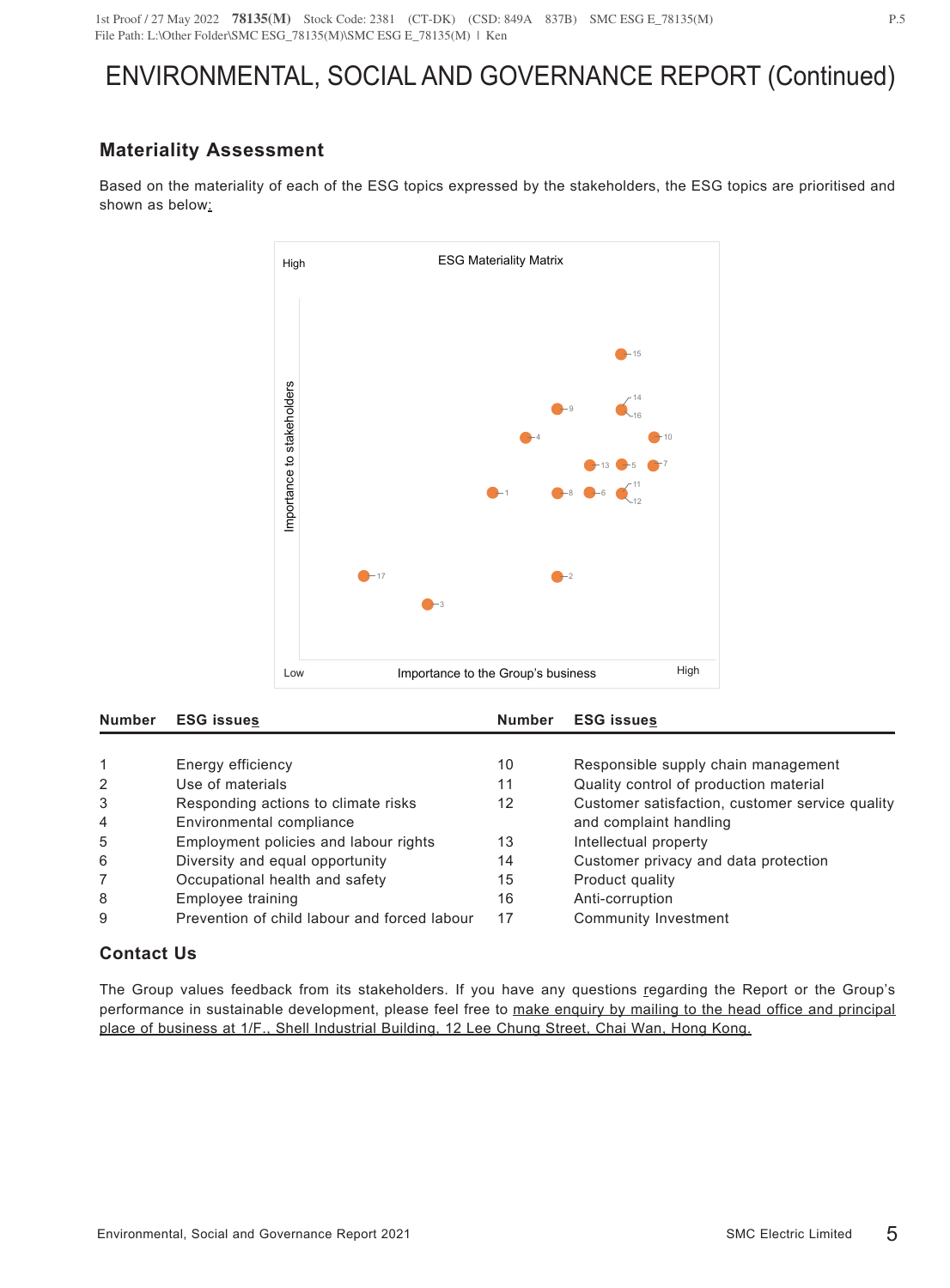## **A. Environmental**

### **A1. Emissions**

The Group recognises the importance of maintaining good environmental management and strives to protect the environment in order to fulfil its corporate social responsibilities. The Group implements its Environmental, Social and Governance Policy ("**ESG Policy**"), which clearly states the Group's guiding principles and methods to manage emissions, energy consumption and waste management throughout its daily operations. All products manufactured at the Group's production site will conform to environmental safety standards as well as meeting customers' quality requirements. The Group's production processes have been scrutinised to make sure full environmental compliance is met, to achieve optimal waste reduction and energy conservation workplace.

During the Year, the Group was not aware of any non-compliance with the relevant laws and regulations that has a significant impact on the Group relating to air and GHG emissions, discharges into water and land, and generation of hazardous and non-hazardous waste. The relevant laws and regulations include, but are not limited to, the Atmospheric Pollution Prevention and Control Law of the PRC, the Environmental Protection Law of the PRC, the Water Pollution Prevention and Control Law of the PRC, the Law of the PRC on the Prevention and Control of Environmental Pollution by Solid Waste and the Air Pollution Control Ordinance of Hong Kong.

#### **Air Pollutant Emissions**

The Group's operations do not generate large amount of air pollutants. The Group's major sources of air pollutants are (1) limited amount of volatile organic compound gases released during production processes and (2) gas emissions from consumption of fuels from goods vehicles.

Regarding the emission of volatile organic compound gases, the Group takes all measures to ensure strict compliance with the national regulations on environmental protection management of construction projects, before the relevant pollutant discharge and treatment facilities are put into production or use.

The emission amount was assessed by a third-party consultant to ensure compliance with the Atmospheric Pollution Prevention and Control Law of the PRC, Integrated Emission Standard of Air Pollutants and Part 2 of the Occupational Exposure Limits for Hazardous Agents in the Workplace.

The Group has also declared to the national environmental protection administrative department the relevant pollutant discharge and treatment facilities, as well as the type, quantity and concentration of pollutants discharged and measures to prevent air pollution.

During the Year, the Group's nitrogen oxides ("NO<sub>x</sub>") emissions, sulphur oxides ("SO<sub>x</sub>") emissions and particulate matter ("**PM**") emissions were approximately 145.66 kg, approximately 0.08 kg and approximately 9.56 kg respectively (2020: approximately 239.70 kg, approximately 0.13 kg and approximately 16.36 kg respectively).

The Group strives to reduce the harmful gas generated from its operations by performing regular performance and condition check to ensure the equipment are conducted in good condition without excessive emissions. In addition, operation manual and training are provided to workers to enhance the effectiveness and efficiency of using equipment, which helps to reduce unnecessary emissions.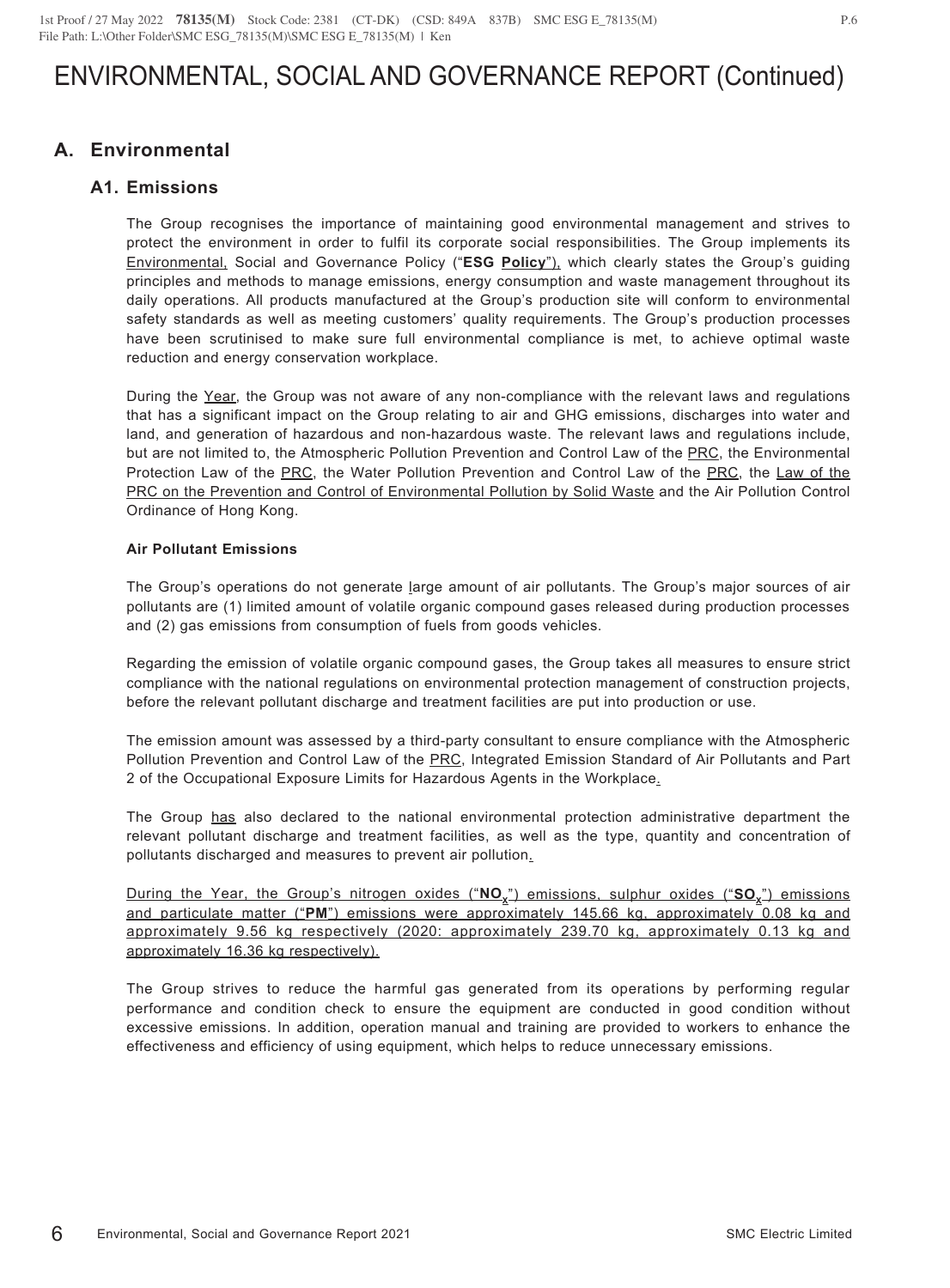## **A. Environmental (Continued)**

### **A1. Emissions (Continued)**

### **Air Pollutant Emissions (Continued)**

The Group's air pollutant emissions are set out below:

| Indicators | Unit | 2021   | 2020   |
|------------|------|--------|--------|
| <b>NO</b>  | kg   | 145.66 | 239.70 |
| SO         | κg   | 0.08   | 0.13   |
| <b>PM</b>  | κg   | 9.56   | 16.36  |

#### **GHG Emissions**

During the Year, the Group's total GHG emissions were approximately 215.50 tonnes of carbon dioxide equivalent ("tCO<sub>2</sub>e") (2020: approximately 258.62 tCO<sub>2</sub>e).

The Group's GHG emissions are set out below:

| <b>Indicators</b>                                 | Unit                                | 2021   | 2020   |
|---------------------------------------------------|-------------------------------------|--------|--------|
|                                                   |                                     |        |        |
| Scope 1 – direct emissions $\pm 2$                | $\underline{tCO}_{2}e$              |        |        |
| consumption of fuels (goods vehicles)             |                                     | 14.09  | 20.94  |
| Scope 2 – energy indirect emissions $1/3$         | <u>tCO<sub>2</sub>e</u>             |        |        |
| electricity                                       |                                     | 200.51 | 236.61 |
| Scope 3 – other indirect emissions $\mathbb{L}^4$ | $tCO$ <sub>2</sub> $e$              |        |        |
| business air travel by employees                  |                                     | 0.90   | 1.07   |
| <b>Total GHG emissions</b>                        | $tCO2$ e                            | 215.50 | 258.62 |
| Total GHG emissions intensity <sup>5</sup>        | tCO <sub>2</sub> e/million quantity |        |        |
|                                                   | shipped                             | 151.45 | 143.86 |

#### Notes:

- 1. GHG emissions data is presented in terms of carbon dioxide equivalent and are based on, including but not limited to, "The Greenhouse Gas Protocol: A Corporate Accounting and Reporting Standards" issued by the World Resources Institute and the World Business Council for Sustainable Development, the national emission factor for the PRC in "How to prepare an ESG Report – Appendix 2: Reporting Guidance on Environmental KPIs" issued by SEHK and the "Sustainability Report 2020" published by the HK Electric Investments Limited. The greenhouse effect caused by emissions of different GHGs including carbon dioxide (CO<sub>2</sub>), methane (CH<sub>4</sub>) and nitrous oxide (N<sub>2</sub>O) has been calculated from 2021 onwards.
- <sup>2.</sup> Scope 1 refers to the direct emissions from the consumption of fuels from goods vehicles used by the Group.
- <sup>3.</sup> Scope 2 refers to the indirect emissions resulting from the purchased or acquired electricity consumed within the Group.
- Scope 3 refers to other indirect emissions including business air travel by employees.
- <sup>5.</sup> During the Year, the quantity shipped by the Group was approximately 1.4 million (2020: approximately 1.8 million). These data are also used for calculating other intensity data.

To reinforce the Group's commitment to reduce GHG emissions, it has set a target of maintaining or reducing the total GHG emission intensity in the next reporting year, using approximately 151.45 tCO<sub>2</sub>e per million quantity shipped in 2021 as the baseline. The Group had encouraged its sales team to reduce the number of overseas trips and meet customers via video conferencing in an effort to reduce GHG emissions.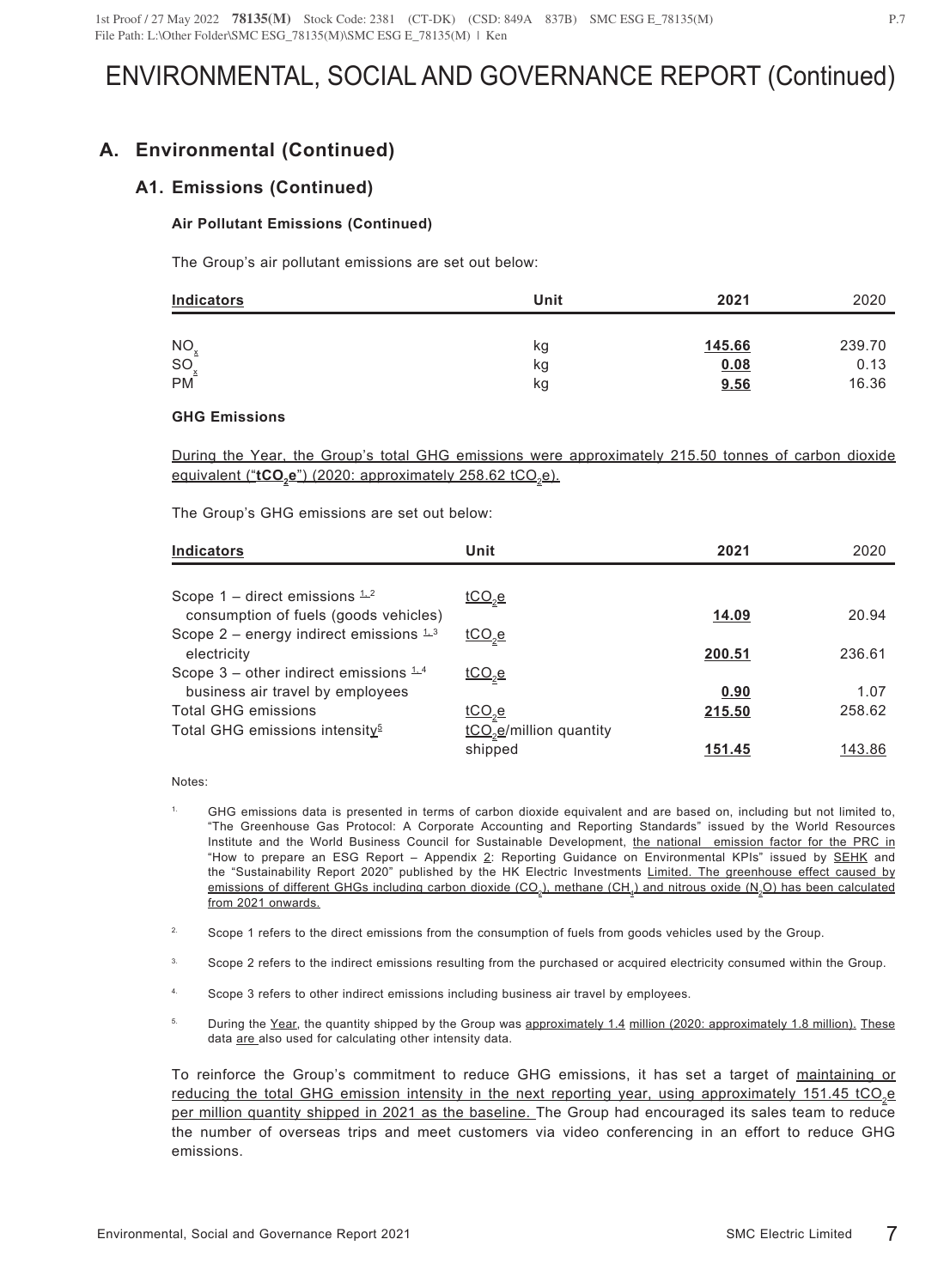# **A. Environmental (Continued)**

## **A1. Emissions (Continued)**

#### **Waste Management**

In carrying out industrial production, not only is it necessary to strictly control emissions, but also to deal properly with waste in order to avoid polluting soil and water sources with chemical pollutants. The waste management practice of the Group is compliant with laws and regulations relating to environmental protection in the PRC.

The Group adopts two main principles for its waste management – minimisation and making the best use of resources to reduce waste disposal and its environmental impacts and maximise resource efficiency.

Besides, the Group has designed various e-cards for the festive blessing to reduce the use of paper to encourage its staff to celebrate with minimal ecological footprints.

Waste produced by the Group from the production site, warehouses and offices are stored and disposed of by categories of "recyclable", "non-recyclable" and "hazardous waste". The waste generated by the Group mainly comes from a small number of leftovers, tin slag and staff's domestic waste during the production process. The leftovers and tin slag are collected and sold to recyclers. The domestic waste is stacked in a centralised manner and cleaned and transported by the environmental sanitation department in time. After the above treatment, the adverse effects of waste on the environment can be eliminated.

#### **Hazardous Waste**

The Group's business, by nature, generates a small amount of hazardous waste throughout the production process. To the best of the Group's knowledge, no material amount of hazardous waste was generated.

The Group has implemented stringent policy to reduce the use of hazardous waste:

- Control the use of oil rags during machine operation;
- Improve the production procedures to reduce the consumption of chemicals and oil;
- All of the hazardous waste should be sorted by category to avoid mixing up with other incompatible waste and stored in designated collection points; and
- Proper chemical labels should be attached to the containers for waste identification and safety caution.

The following measures are adopted to handle the disposal of hazardous waste generated during production:

- The hazardous waste generated during production mainly contains waste wipes and waste engine oil, which are all temporarily stored in the hazardous waste workshop, and they are further processed by licensed environmental service providers in the PRC;
- The floor of the hazardous waste temporary storage site has been hardened and an anti-overflow weir is set up to meet the requirements of anti-seepage, windproof and rainproof;
- A sign of obvious hazardous waste is set up, which meets the relevant requirements of the "Hazardous Waste Storage Pollution Control Standard"; and
- The Group has set up special posts for hazardous waste management and transfer records.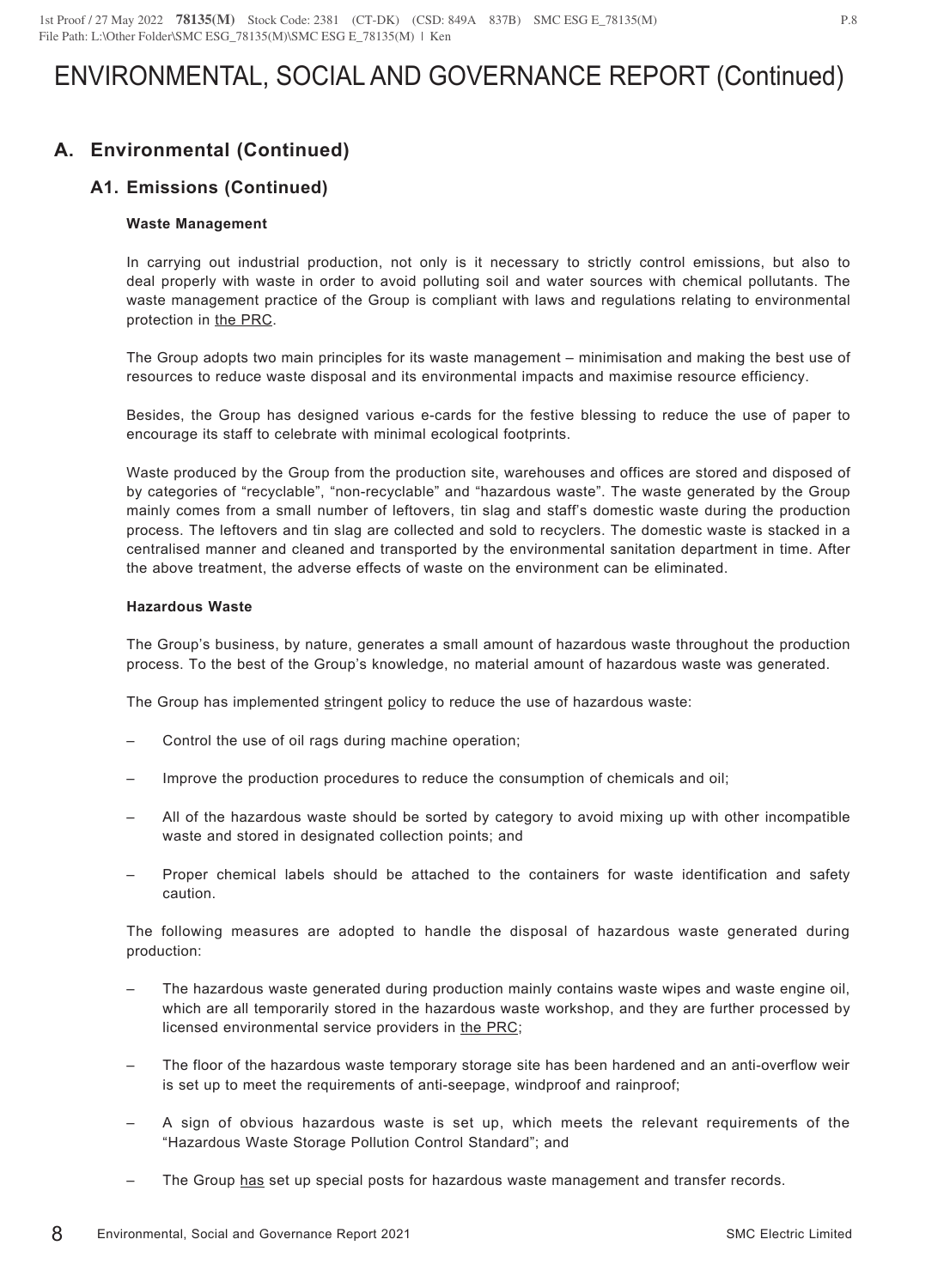# **A. Environmental (Continued)**

## **A1. Emissions (Continued)**

### **Non-Hazardous Waste**

During the Year, the Group mainly generated non-hazardous waste from its production activities and daily office operation. The major types of non-hazardous waste generated by the Group included paper, carton boxes and plastics. The non-hazardous waste generated by the Group was approximately 454 tonnes during the Year (2020: approximately 545 tonnes).

The non-hazardous waste generated by the Group is as follows:

| Indicators                          | Unit                            | 2021 | 2020 |
|-------------------------------------|---------------------------------|------|------|
|                                     |                                 |      |      |
| Paper and carton boxes              | tonnes                          | 447  | 533  |
| Reusable plastics                   | tonnes                          |      | 12   |
| Total non-hazardous waste           | tonnes                          | 454  | 545  |
| Total non-hazardous waste intensity | tonnes/million quantity shipped | 319  | 303  |

To reinforce the Group's commitment to reduce waste, the Group has set a target of maintaining or reducing the non-hazardous waste intensity in the next reporting year, using approximately 319 tonnes per million quantity shipped in 2021 as the baseline. To pursue the waste reduction target, the Group educates its employees on the significance of sustainable development and provides relevant support in order to enhance their skills and knowledge of sustainable development.

### **A2. Use of Resources**

Under the premise of not compromising the products' strict international quality standards, the Group strives to improve the efficiency of resource use. The Group strives to increase energy efficiency in general and reduce its dependence on direct and indirect energy. Through actively promoting various environmentally friendly measures, the Group encourages efficient use of resources, including energy, paper, water and other raw materials. Therefore, the Group conserves energy in respect of lighting, heating and indoor temperature adjustment, as follows:

- Reduce the use of air-conditioning by limiting the hours of operation and setting the temperature at 25 degrees Celsius to maintain optimal temperature;
- Organise training on saving energy regularly;
- Repair timely when there is dripping, spraying and leaky faucets;
- Keep the faucets off when they are not in use;
- Conduct regular inspections of faucets;
- Promote e-platform for internal information circulation;
- Encourage the use of recycled paper and double-sided printing;
- Encourage all employees to "think before print";
- Switch off lighting and electrical office equipment when they are not in use;
- Recycle used ink cartridges; and
- Promote green procurement practices, such as opting for refillable ball pens and energy-efficient office equipment.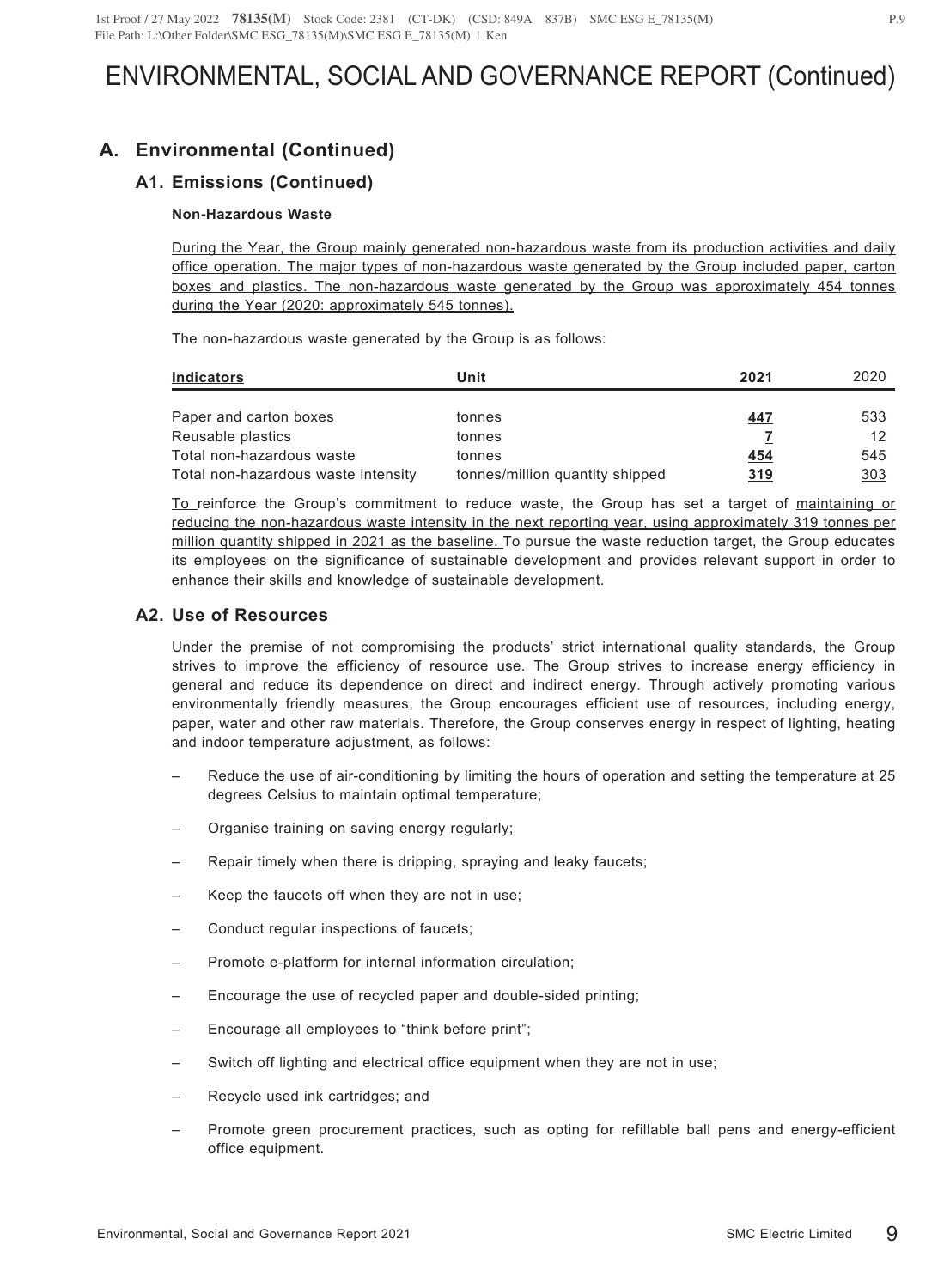# **A. Environmental (Continued)**

## **A2. Use of Resources (Continued)**

#### **Energy Efficiency**

While the Group consumes energy for its daily business operations, it is committed to reducing its energy consumption. Fossil fuels to power goods vehicles and electricity are the majority of the Group's energy consumption, the Group has taken different steps to reduce the use of electricity and fuels. During the Year, the Group's total energy consumption was approximately 384.81 MWh (2020: approximately 372.81 MWh).

The energy consumption of the Group is set out below:

| <b>Indicators</b>                                              | Unit                                | 2021             | 2020                          |
|----------------------------------------------------------------|-------------------------------------|------------------|-------------------------------|
| Direct energy consumption <sup>1.2</sup>                       | <u>MWh</u>                          | 56.15            | N/A <sup>3</sup>              |
| Indirect energy consumption <sup>4</sup>                       | <u>MWh</u>                          | 328.66           | 372.81                        |
| Total energy consumption<br>Total energy consumption intensity | MWh<br>MWh/million quantity shipped | 384.81<br>270.44 | 372.81<br>207.38 <sup>5</sup> |

Notes:

Direct energy consumption represents diesel consumed by the Group for the use of goods vehicles.

- 2. The unit conversion calculation is based on the conversion factors in "How to prepare an ESG Report Appendix 2: Reporting Guidance on Environmental KPIs" issued by SEHK.
- Relevant figure has been disclosed from 2021 onwards.

Indirect energy consumption represents electricity purchased from external sources and consumed by the Group.

The figure has been restated due to the adjustment of quantity shipped.

The Group has set a target of maintaining or reducing the total energy consumption intensity in the next reporting year, using approximately 270.44 MWh per million quantity shipped in 2021 as the baseline.

The Group reviews the use of resources from time to time and implements improvement measures when necessary. From an operational perspective, the Group looks for ways in which it can further optimise its efficiency in terms of resources management. The Group will record its electricity consumption data on a monthly basis and analyse if any abnormal consumption level occurred.

#### **Water Consumption**

The Group's water use is mainly high-purify water in its manufacturing operations and domestic water used in offices and dormitory areas. During the Year, the Group's total water consumption was approximately  $4,632$  m<sup>3</sup> (2020: approximately 4,731 m<sup>3</sup>).

The water consumption of the Group is set out below:

| <b>Indicators</b>           | Unit                                     | 2021  | 2020   |
|-----------------------------|------------------------------------------|-------|--------|
| Total water consumption     | $\mathsf{m}^3$                           | 4,632 | 4.731  |
| Water consumption intensity | m <sup>3</sup> /million quantity shipped | 3,255 | 2,6321 |

Note:

The figure has been restated due to adjustment of quantity shipped.

The Group has set a target of maintaining or reducing the total water consumption intensity in the next reporting year, using approximately  $3.255 \text{ m}^3$  per million quantity shipped in 2021 as the baseline.

To pursue the Group's water efficiency target, the Group proactively implements water-saving measures. For example, all employees are required to turn off water faucets when they are not in use. All water facilities and equipment are well-maintained and regular inspections are conducted to prevent water leakage. Similar to the Group's energy conservation measures, the Group will record its water consumption data on a monthly basis and analyse if any abnormal consumption level occurred.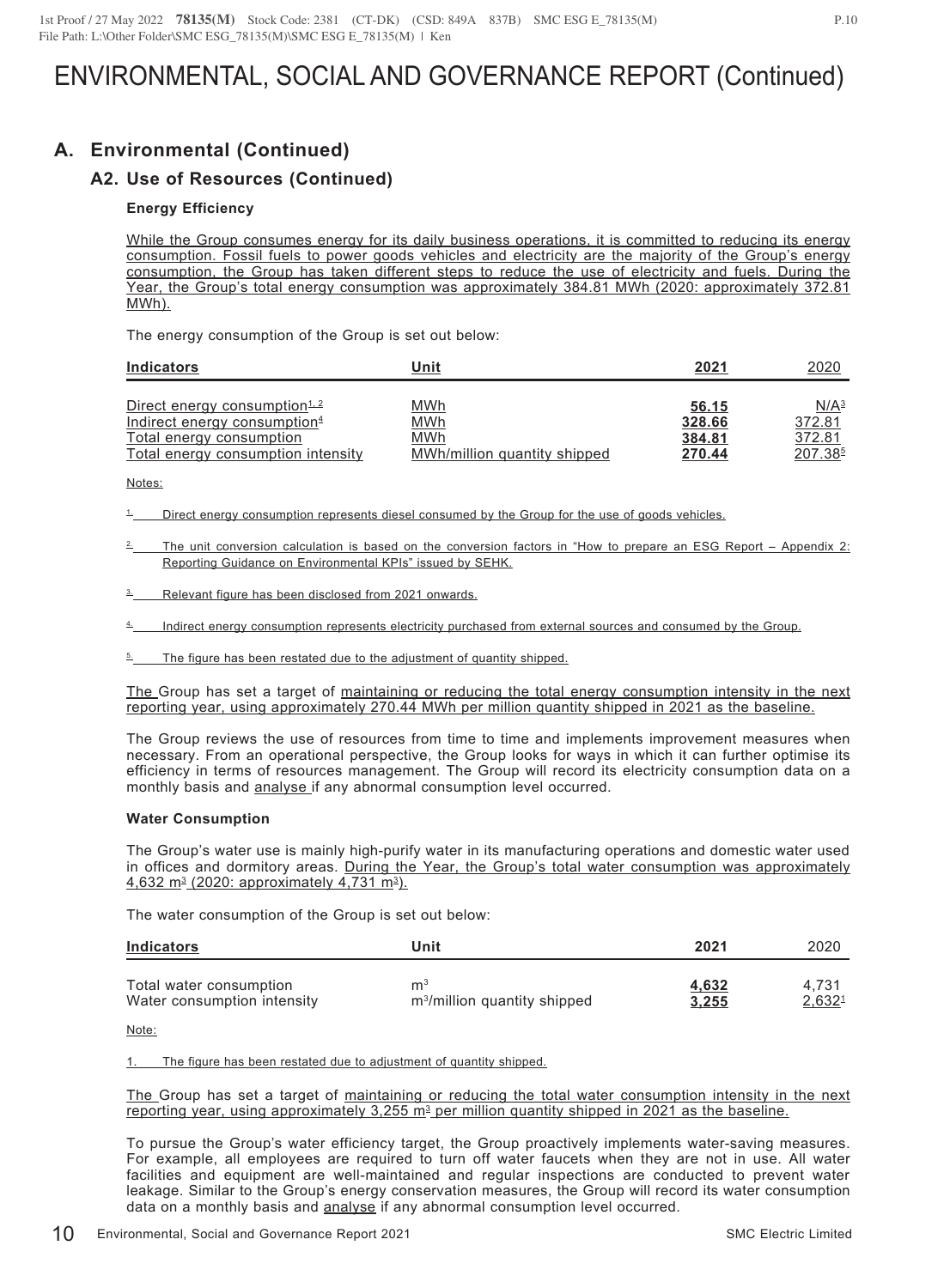# **A. Environmental (Continued)**

## **A2. Use of Resources (Continued)**

### **Water Sourcing**

The Group attaches great importance to energy and water resource conservation. Under the water supply of municipal governments, the Group has no difficulty in obtaining water resources and the business is not water-intensive. Therefore, water consumption is not the most material environmental topic to the Group.

No wastewater was generated in the Group's production process. The Group's wastewater discharge mainly comes from domestic wastewater from canteens, dormitories and kitchens. The Group encourages all employees to develop the habit of conserving water consciously. Pantry and washrooms are posted with environmental messages to remind employees of the importance and urgency of water conservation. Apart from education, the utility facilities are maintained regularly for service, to ensure that water seepage or leaking pipelines are replaced or repaired on a timely basis.

#### **Raw Materials**

Measures are adopted in the procurement process through avoiding over-ordering to reduce waste produced.

The Group recognises the importance of waste reduction at the source and hence requires all departments to purchase an accurate amount of raw materials to avoid over-ordering and wastage due to materials deterioration and damage. Substandard materials will all be returned to suppliers.

#### **Packaging Materials**

The Group mainly utilises raw materials (copper wire, rubber and plastic) and packaging materials for production.

The Group reuses packaging materials from the suppliers as much as possible and reduces the use of packaging materials by utilising automatic transportation lines.

During the Year, the Group's total packaging materials consumption was approximately 454 tonnes (2020: approximately 545 tonnes). The Group strives to improve its sustainability practice and avoid over-packaging. Production departments are required to properly plan the use of raw materials and packaging materials, so as to optimise the use of resources, while effectively cutting down the cost of production and packaging materials.

The Group's packaging materials mainly include paper, carton paper box and packaging blister. The usage of each is set out below respectively:

| <b>Indicators</b>                     | Unit                            | 2021 | 2020 |
|---------------------------------------|---------------------------------|------|------|
|                                       |                                 |      |      |
| Paper and carton boxes                | tonnes                          | 447  | 533  |
| Packaging blister                     | tonnes                          |      | 12   |
| Total packaging materials consumption | tonnes                          | 454  | 545  |
| Total packaging materials consumption |                                 |      |      |
| intensity                             | tonnes/million quantity shipped | 319  | 303  |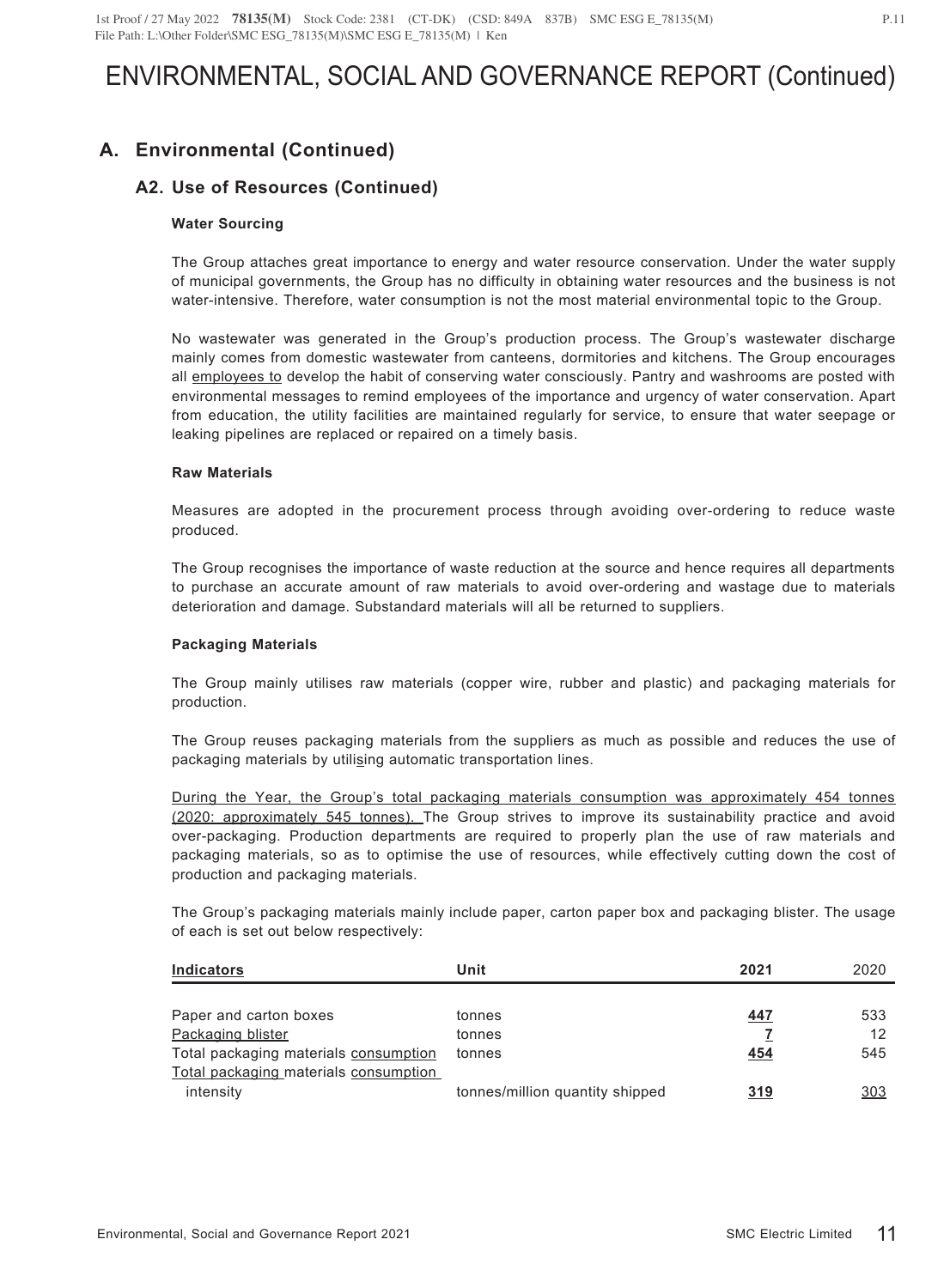## **A. Environmental (Continued)**

### **A3. The Environment and Natural Resources**

The air pollutants, GHG and wastes generated from the business can be destructive to the ecosystem. Therefore, the Group is committed to integrating the concept of environmental protection into its production management and daily operation.

Despite that the daily operations of the Group will not have a serious impact on the environment or natural resources, the Group has formulated the ESG Policy to strive to reduce the impact of its operations on the environment. Through the above-mentioned measures elaborated in the sections headed "Emissions" and "Use of Resources", the Group endeavours to minimise the negative environmental footprint and the potential impacts of the operation on the environment and natural resources. In the future, the Group will continue its commitment to environmental protection and strive to build a greener and healthier environment to fulfil its responsibilities as a member of the community. The Group encourages employees to reuse, reduce and recycle to minimise wastage in daily operations.

### **A4. Climate Change**

Climate change is affecting many industries. A transition towards a low-carbon economy is essential to mitigate climate-related risks and seize opportunities. Understanding the potential risks and opportunities in this transition, the Group has identified significant climate-related issues which have impacted and may impact its operations. Therefore, the Group has formulated the Climate Change Policy to tackle these issues.

For physical risks, extreme weather has become more frequent and severe due to climate change, which might lead to flooding and damage the Group's properties. Climate change can cause a reduction in the Group's production and thus hamper the Group's operations.

The Group has taken different actions to manage the abovementioned acute physical risks. For example, the Group has developed a set of arrangements for extreme weather so that loss can be reduced or avoided when extreme weather affects the Group's operating sites. In addition, the Group has purchased insurance against risks of property loss. It is believed that the potential financial impacts can be minimised with adequate preparations for extreme weather events.

For transition risks, the Group may bear higher operating costs due to the potential regulatory change related to carbon reduction requirements. To manage the legal risks that may be brought along by the climate crisis, the Group has taken an array of actions. First, the Group constantly monitors any changes in laws or regulations. Second, the Group will seek compliance consulting services where appropriate to reduce legal risks. Third, the Group has taken comprehensive measures to protect the environment, including measures aimed at reducing GHG emissions. By going beyond current compliance requirements, the Group has a better chance to adapt swiftly to regulatory changes.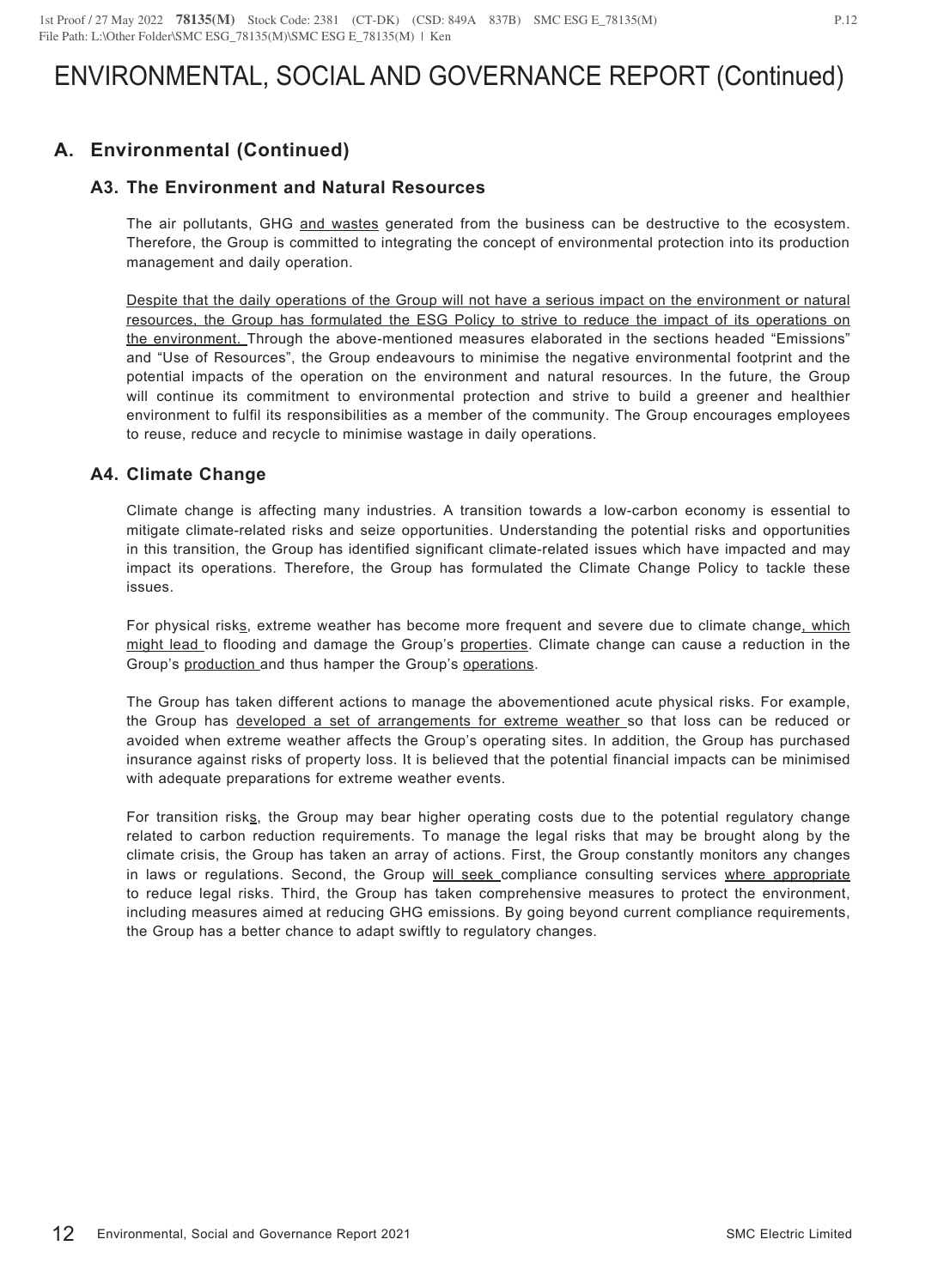# **A. Environmental (Continued)**

### **A4. Climate Change (Continued)**

Under the threat of climate change, the public is having higher environmental awareness over time. As a result, customers are shifting their preference towards environmentally friendly and high-tech products, the Group believes the positioning of its products can address the needs of customers.

The Group will continue to assess the effectiveness of its actions on climate change and enhance its resilience against climate-related issues.

## **B. Social**

### **B1. Employment**

### **Employee Profile**

The Group has recorded a detailed diverse workforce portfolio. As at 31 December 2021, the total number of employees of the Group was 132 (31 December 2020: 140), all of whom were full-time employees. The Group's employees are primarily responsible for management, sales and marketing, shipping, procurement, finance and accounting, engineering and production.

The number of employees of the Group by category is as follows:

| <b>Indicators</b>      | As at<br>31 December<br>2021 | As at<br>31 December<br>2020 |
|------------------------|------------------------------|------------------------------|
| Number of employees    | <u>132</u>                   | 140                          |
|                        |                              |                              |
| By gender<br>Female    | 95                           | 103                          |
| Male                   | 37                           | 37                           |
| By age group           |                              |                              |
| Under 30               | 6                            | 5                            |
| $30 - 40$              | <u>29</u>                    | 30                           |
| 41-50                  | 53                           | 68                           |
| Above 50               | 44                           | 37                           |
| By geographical region |                              |                              |
| <b>PRC</b>             | <u>98</u>                    | 105                          |
| Hong Kong              | 34                           | 35                           |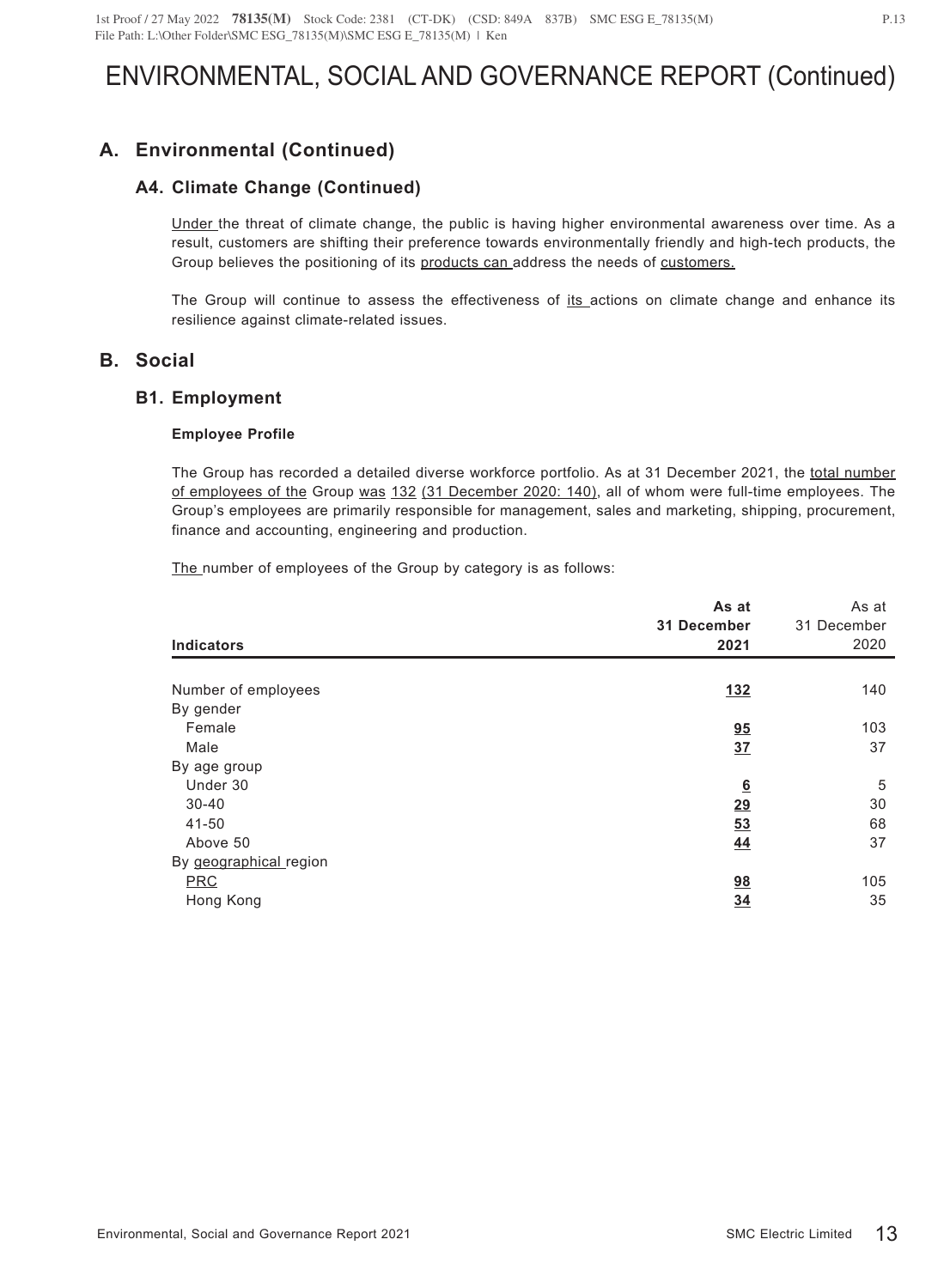## **B. Social (Continued)**

### **B1. Employment (Continued)**

#### **Employee Profile (Continued)**

The number and rate of employee turnover of the Group by category are as follows:

| Indicators <sup>1</sup>                  | 2021            |
|------------------------------------------|-----------------|
|                                          |                 |
| Number and rate (%) of employee turnover | <u>25 (19%)</u> |
| By gender                                |                 |
| Female                                   | <u>18 (19%)</u> |
| Male                                     | I(19%)          |
| By age group                             |                 |
| Under 30                                 | 1(17%)          |
| $30 - 40$                                | 10(34%)         |
| 41-50                                    | 8(15%)          |
| Above 50                                 | 6(14%)          |
| By geographical region                   |                 |
| <b>PRC</b>                               | 21(21%)         |
| Hong Kong                                | 4(12%)          |

Note:

<sup>1</sup> The calculation method of turnover rate: (number of employees leaving employment in the category in the year ÷ number of employees in the category at the end of the year) × 100%

#### **Employment Practices**

The Group believes attracting and retaining talents is the key to its business sustainability development; thus, employee development, employment conditions and workplace standards have always been its prime concerns. The Group seeks to maintain a stable, motivated and supportive workforce underpins the diverse, fair and respectful corporate culture. The Group strives to make sure employees comply with laws and regulations, follow ethical business practices and respect equal opportunity in employment.

The Group provides equal opportunities for all personnel in respect of recruitment, remuneration, training and development, promotion and other terms of employment. The Group's practice covers fair reward and compensation, anti-discrimination, safety of the workplace and ethical behaviour. The Group values its employees' contributions to the Group's growth and success, and believe they are the Group's most important asset.

During the Year, the Group was not aware of any non-compliance with relevant laws and regulations that have a significant impact on the Group relating to compensation and dismissal, recruitment and promotion, working hours, rest periods, equal opportunity, diversity, anti-discrimination, and other benefits and welfare. The relevant laws and regulations include, but are not limited to, the Labour Law of the PRC, the Labour Contract Law of the PRC, the Social Insurance Law of the PRC and the Employment Ordinance of Hong Kong.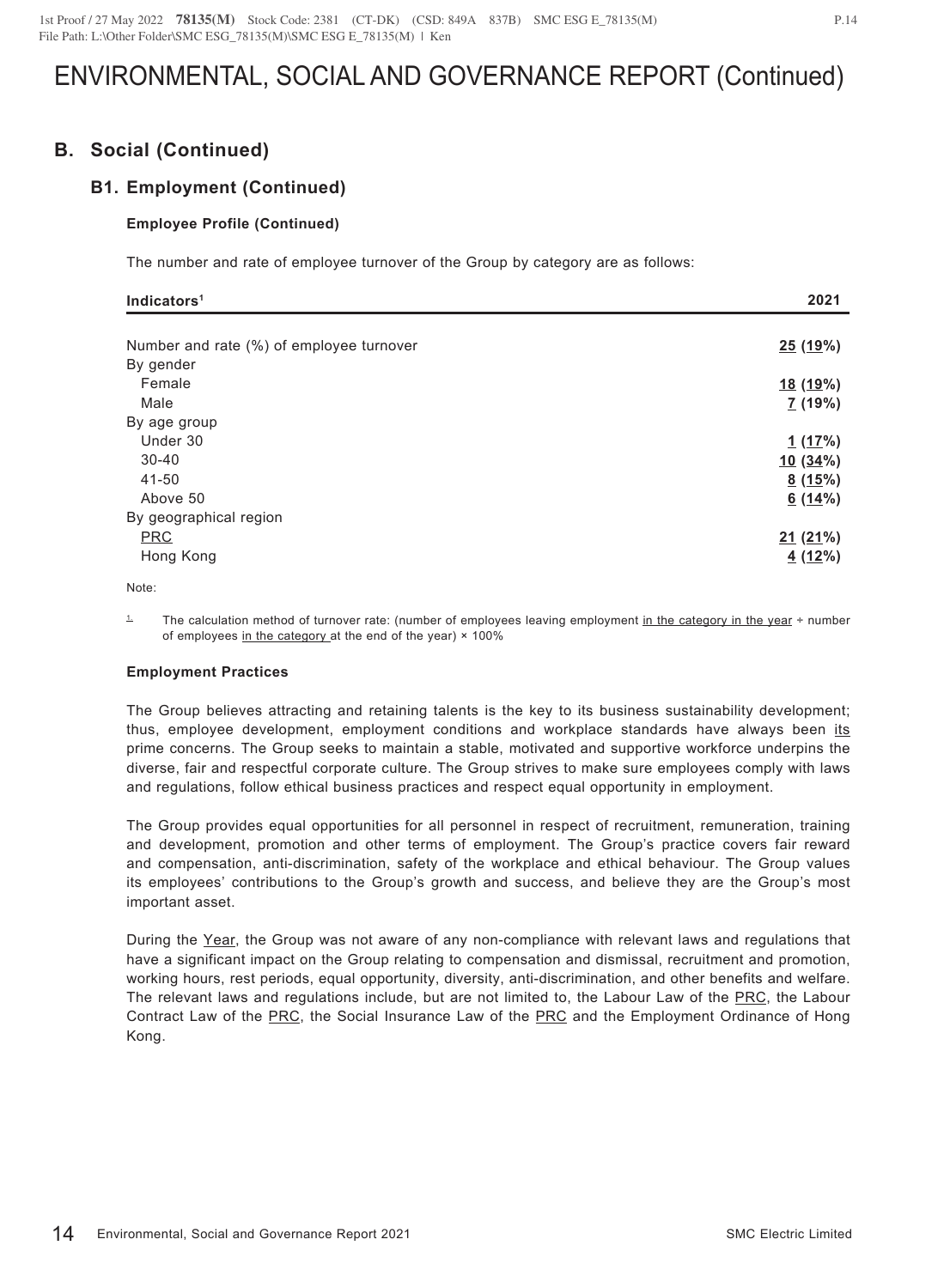# **B. Social (Continued)**

## **B1. Employment (Continued)**

### **Equal Opportunities, Anti-Discrimination, Diversity**

The Group is committed to offering an ethical and fair workplace for its people. As the Group adheres to the principle of equal opportunity, it hires people based on merits and on no occasion accept or tolerate any form of discrimination in the workplace, and ensures that employee's employment, remuneration, training, promotion and dismissal does not differ because of age, gender, race, marital status, religion, disability, sexual orientation, political inclination, socioeconomic status or other factors.

With periodic assessments of employee performance, the employees are evaluated on contribution, skills, learning and development and work attitude to reflect the performance of the employees. The results of the appraisal form the basis for salary adjustment and promotion and the basis for improving human resource management.

To promote equality and anti-discrimination, standard interview and evaluation criteria are established, also promotion and salary increment are benchmarked against individuals' performance. The Group may also recruit disabled people with working ability based on its need, and make appropriate arrangements in terms of job allocation.

During the Year, the Group did not receive any complaints from employees regarding labour practices, discrimination and harassment.

#### **Recruitment and Compensation**

The Group abides by the Labour Law of the PRC and the Labour Contract Law of the PRC as well as other relevant regulations and takes into account practical circumstances, to serve as a framework for setting staff remuneration and benefits.

Recruitment was conducted mainly through job postings. Recruitments of employees at all levels of the Group are conducted in a fair and transparent manner that candidates are hired according to the needs of the position and solely based on their educational qualifications, abilities, attitude, knowledge, experience, integrity, physical fitness, and performance.

Meanwhile, every employee is provided with an equal opportunity in recruitment, transfer, promotion, performance appraisal, training, benefits as well as compensation. Candidates are vetted by the human resources department and reviewed by the heads of the hiring department. All recruitments are submitted to the general manager for approval to ensure the decisions are fair and reasonable.

The employee handbook, containing information including working hours, leave entitlement and reward and compensation system, are communicated to employees through its circulation upon commencement of employment and at any time during the employment period when there are updates.

The Group has entered into individual employment contracts with the employees that comply with the Employment Ordinance of Hong Kong and other applicable laws.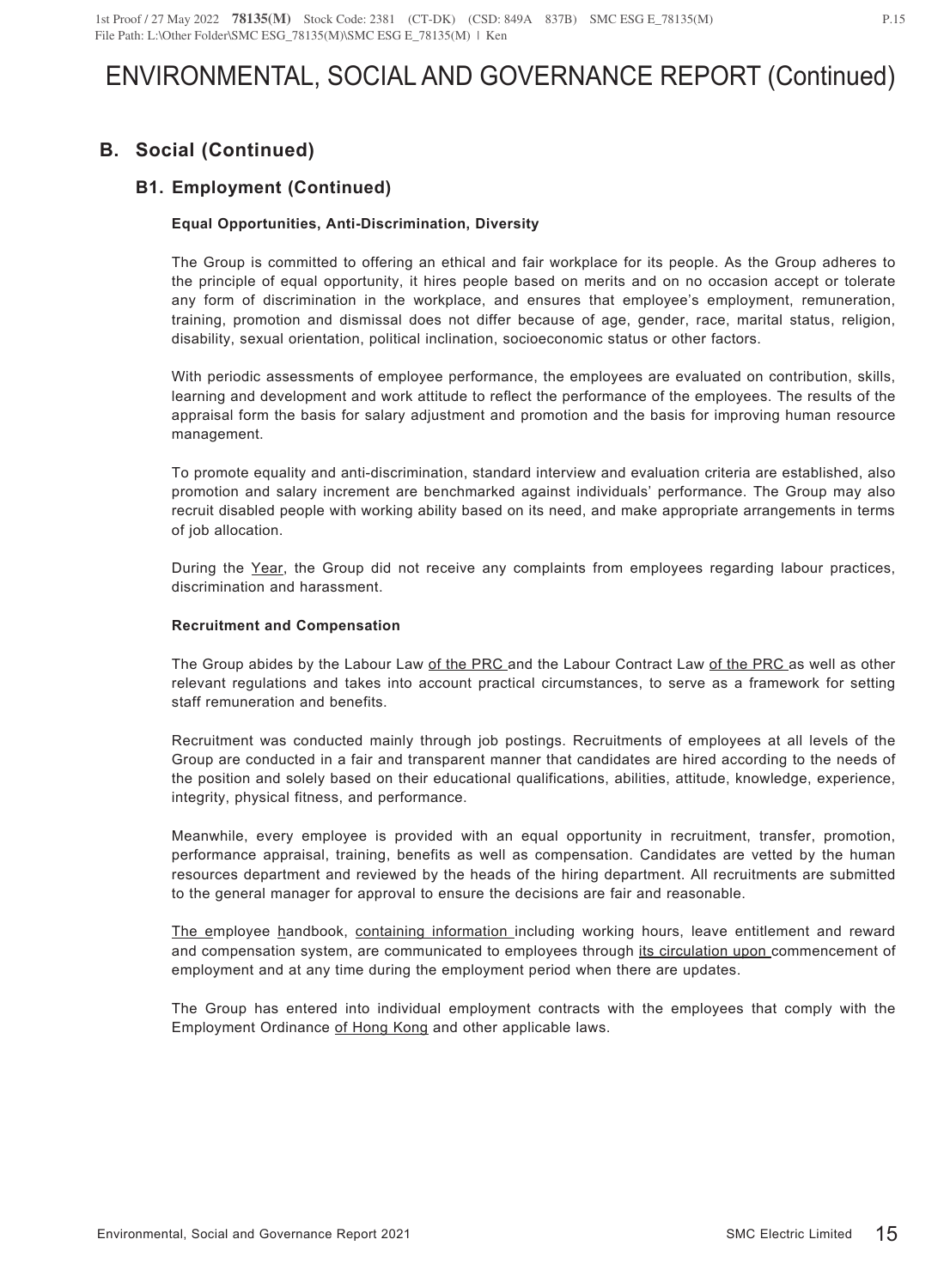## **B. Social (Continued)**

## **B1. Employment (Continued)**

#### **Promotion**

Employees with outstanding performance are offered promotion opportunities. Employees who meet the requirements may also make an application.

The Group endeavours to ensure that all candidates and current employees are not subject to any form of discrimination, and each employee can be treated fairly.

#### **Termination of Employment**

Either employees or the Group can propose to terminate the labour contract in accordance with the provisions of the labour contract and the specific notice period.

The human resources department conducts voluntary exit interviews with resigning employees to understand their reasons for resigning, so the Group's talent management system can be optimised.

#### **Review of Employment Practices**

The employment practices are regularly reviewed and monitored by the administrative department to ensure that the latest industry's standards and applicable laws and regulations are followed.

#### **Staff Benefits**

The Group offers competitive remuneration packages with a variety of benefits to its employees for attraction and retention. The remuneration package includes basic salary, discretionary bonus, statutory annual and sick leaves, allowances and other welfare and interests.

Employees working in the PRC enjoy welfare schemes concerning pension insurance, unemployment insurance, maternity insurance, occupational injury insurance and medical insurance in accordance with the local regulations including the Labour Law of the PRC and the Social Insurance Law of the PRC.

All the full-time employees working in the Hong Kong office enjoy medical insurance, disability and invalidity coverage, maternity leave, Mandatory Provident Fund Scheme and various paid leaves.

The Group determines and adjusts the remuneration and welfare of the employees upon regular performance appraisals which are based on job nature, qualifications and responsibilities of staff, work performance and market conditions.

The Group's standard wage for employees is not lower than the level set by the national and local minimum wage standards, and wages are adjusted according to the corporate economic and personal performance.

Employees who have worked continuously for more than one year are entitled to paid annual leave. Apart from the statutory holidays and paid annual leave, all the staff are also entitled to various paid leaves such as marriage leave, maternity leave, compassionate leave and jury duty leave.

Overtime work is not encouraged though overtime pays will be granted to employees.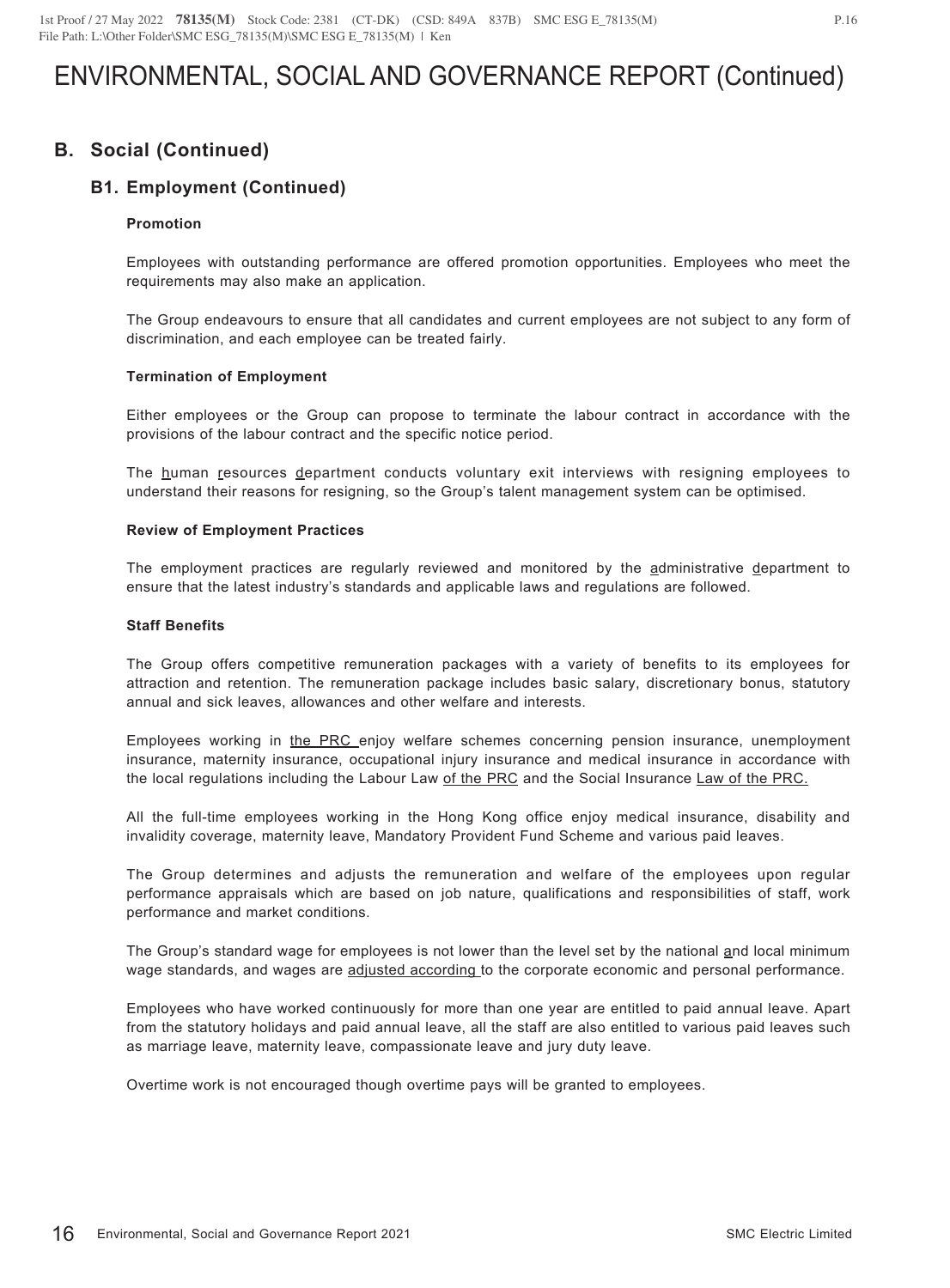# **B. Social (Continued)**

### **B2. Health and Safety**

The production personnel face certain health and safety risks when they are working on the production lines. The Group is responsible for the work safety of its staff members. The Group aims to provide a healthy and safe working environment to the employees and protects employees from potential occupational hazards and health and safety risks, in order to achieve zero tolerance of accidents and injuries. The Group's management team would try their best endeavour to create a safe workplace for all employees.

The Group strictly abides by all laws and regulations that are of significance to the Group, related to workplace safety, and that help employees guard against occupational hazards.

During the Year, the Group was not aware of any non-compliance with the health and safety-related laws and regulations that would have a significant impact on the Group. The relevant laws and regulations include, but are not limited to, the Law of the PRC on the Prevention and Control of Occupational Diseases, the Work Safety Law of the PRC, the Fire Protection Law of the PRC, the Occupational Safety and Health Ordinance of Hong Kong and Employees' Compensation Ordinance of Hong Kong.

#### **Safety Risks and their Related Measures**

The identified safety risks and their related measures of the manufacturing operation are summarised below:

#### **Fire**

- Attach safety signs in conspicuous zones;
- Conduct regular inspections of firefighting equipment;
- Establish emergency plans, report on networks and evacuation routes; and
- Conduct fire drills and training regularly.

#### **Electric Shock**

- Ensure all machine operations are licensed and qualified;
- Provide personal protective equipment; and
- Ensure all machines are under regular inspections and maintenance.

#### **Equipment Malfunction**

- Install shielding layers for machines that pose great safety risks;
- Conduct regular inspections for equipment abrasion and damage; and
- Conduct training about operational safety regularly.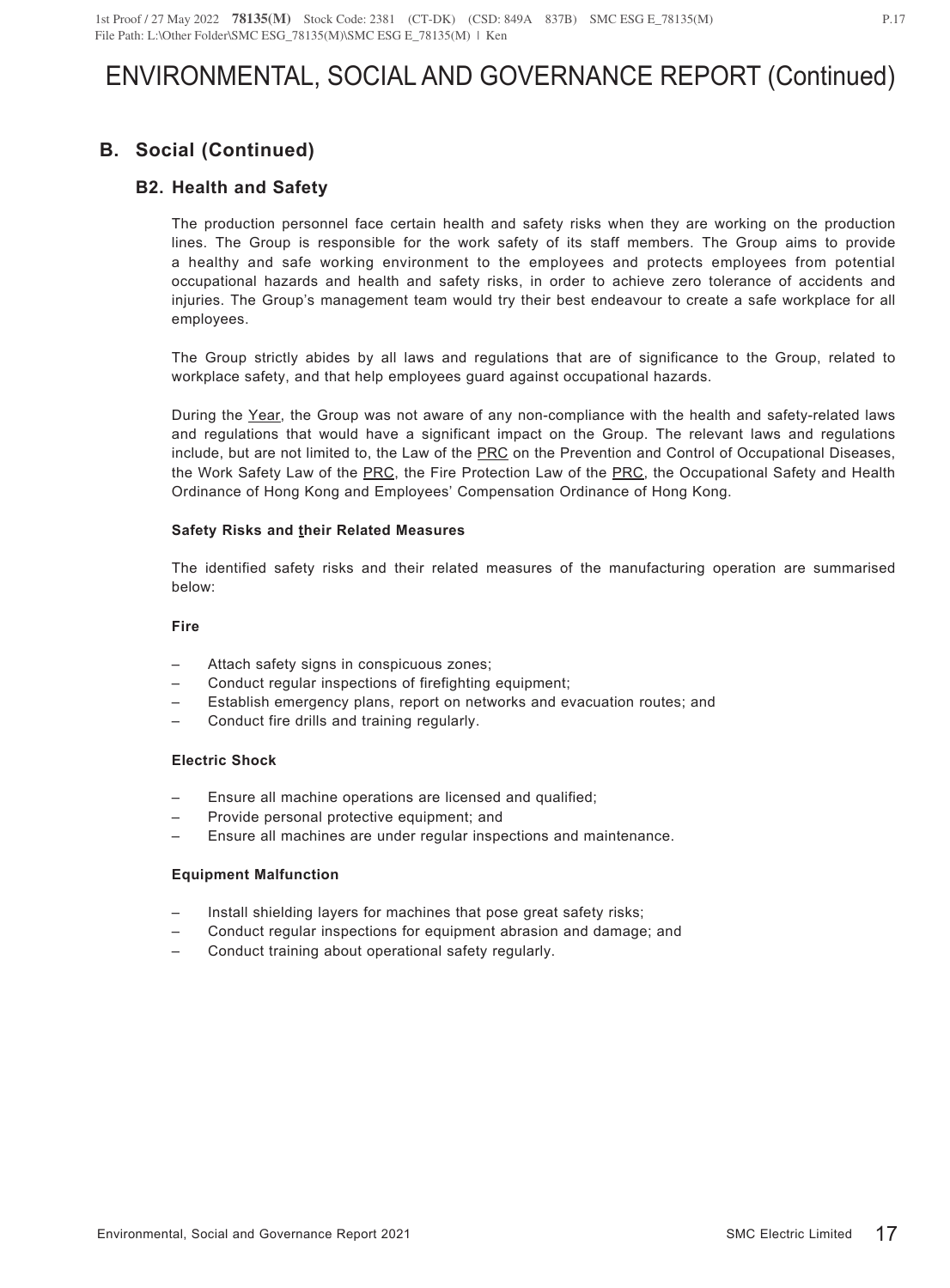## **B. Social (Continued)**

## **B2. Health and Safety (Continued)**

### **Safety Risks and their Related Measures (Continued)**

### **Noise**

- Impose sound cap in the workplace (<85dB);
- Let workers work in shifts;
- Provide protective equipment, such as earplugs, masks and protective glasses; and
- Carry out regular occupational health checks.

#### **Workplace**

- Maintain air ventilation system in the workplace regularly;
- Arrange dust prevention measures to protect the well-being of the workers;
- Prohibit smoking, abuse of alcohol and drugs in the workplace;
- Provide clean and tidy rest area such as corridors and pantry;
- Provide adjustable chairs and monitors for eye protection;
- Set up posters or warning labels for areas subject to potential hazards in the production site;
- Ensure lighting lamps are installed above aisles;
- Ensure the stacking is kept at a distance of more than 50 cm from the lighting lamp; and
- Provide first aid kits and fire extinguishers in the workplace in response to emergencies.

All of the work injury cases are required to be reported to the administrative department, by which a comprehensive accident investigation will be carried out in order to find out the root cause(s) of the accident, and rectify the existing safety conditions, management approaches and safety practices.

Apart from eliminating similar accidents, the Group enables its employees to receive appropriate medical treatment and proper compensation under the social insurance after accidents.

#### **Safety Inspection and Factory Audit**

The production department is responsible for ensuring compliance with local laws and regulations, and for conducting regular safety inspections at the Group's production site.

During the Year, the Group had worked closely with the customers to conduct safety inspections and factory audits. The Group was in compliance with relevant laws and regulations in the PRC and Hong Kong to provide and maintain a safe working environment and protect employees from occupational hazards.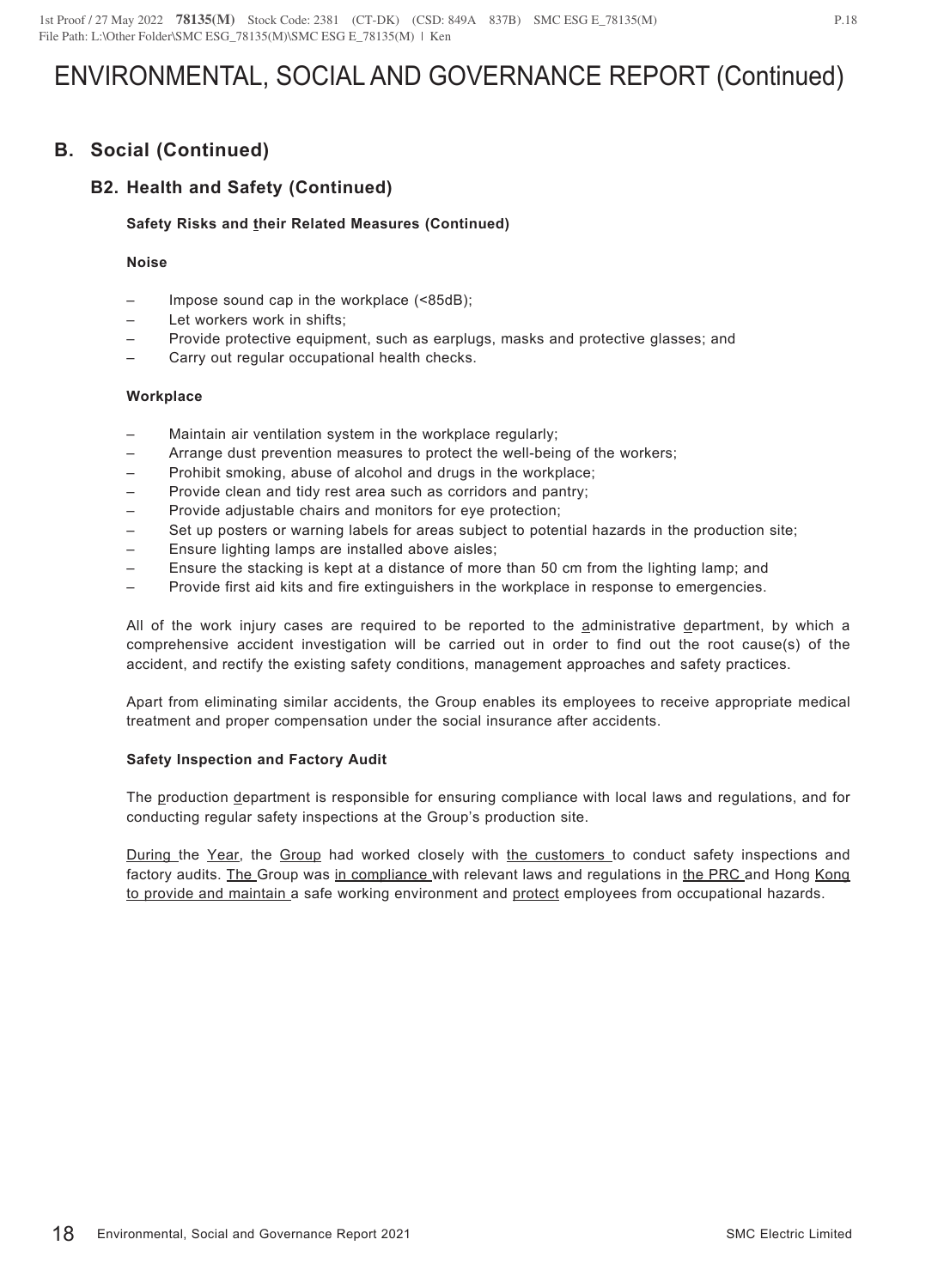# **B. Social (Continued)**

## **B2. Health and Safety (Continued)**

### **Safety Equipment**

There is sufficient safety equipment in the workplace for use when necessary, such as emergency response instructions, gas detection fire alarm, fire extinguishers, and eye washing station.

The Group conducts regular inspection to ensure all safety equipment meets the local fire department's requirement and to avoid malfunctioning and obsolescence.

In order to resolve the identified potential safety risks, including air and noise pollution, chemical hazard and machinery accident, workers who are exposed to such risks are provided with protective equipment and the machines that pose safety risks have been installed with safety protection measures.

### **Safety Training and Guidelines**

The Group has established various policies and manuals on occupational safety in the workplace, including fire safety, office safety, warehouse safety, canteen safety and hygiene, etc., to provide sufficient health and safety guidance on essential procedures of production and other daily operations.

To ensure all employees understand the safety requirement, all new employees are required to attend induction programs and safety training programs in relation to health and safety matters, and internal safety tests must be passed before jobs were assigned in the production.

The Group conducts regular training in relation to the use of personal protective equipment, inherent risks in the workplace, emergency procedures and chemical handling, to raise employees' awareness on workplace safety. In addition, the Group provides emergency training exercises and drills regularly to enhance employees' safety awareness and incident handling capabilities and communicates important safety issues to employees through bulletin boards.

#### **Zero Workplace Accidents**

The Group's commitment to workplace safety is exemplified by zero reported cases of work-related injuries, which is equivalent to zero lost days due to work injury during the Year. In the past three years, including the Year, the Group had zero work-related fatalities.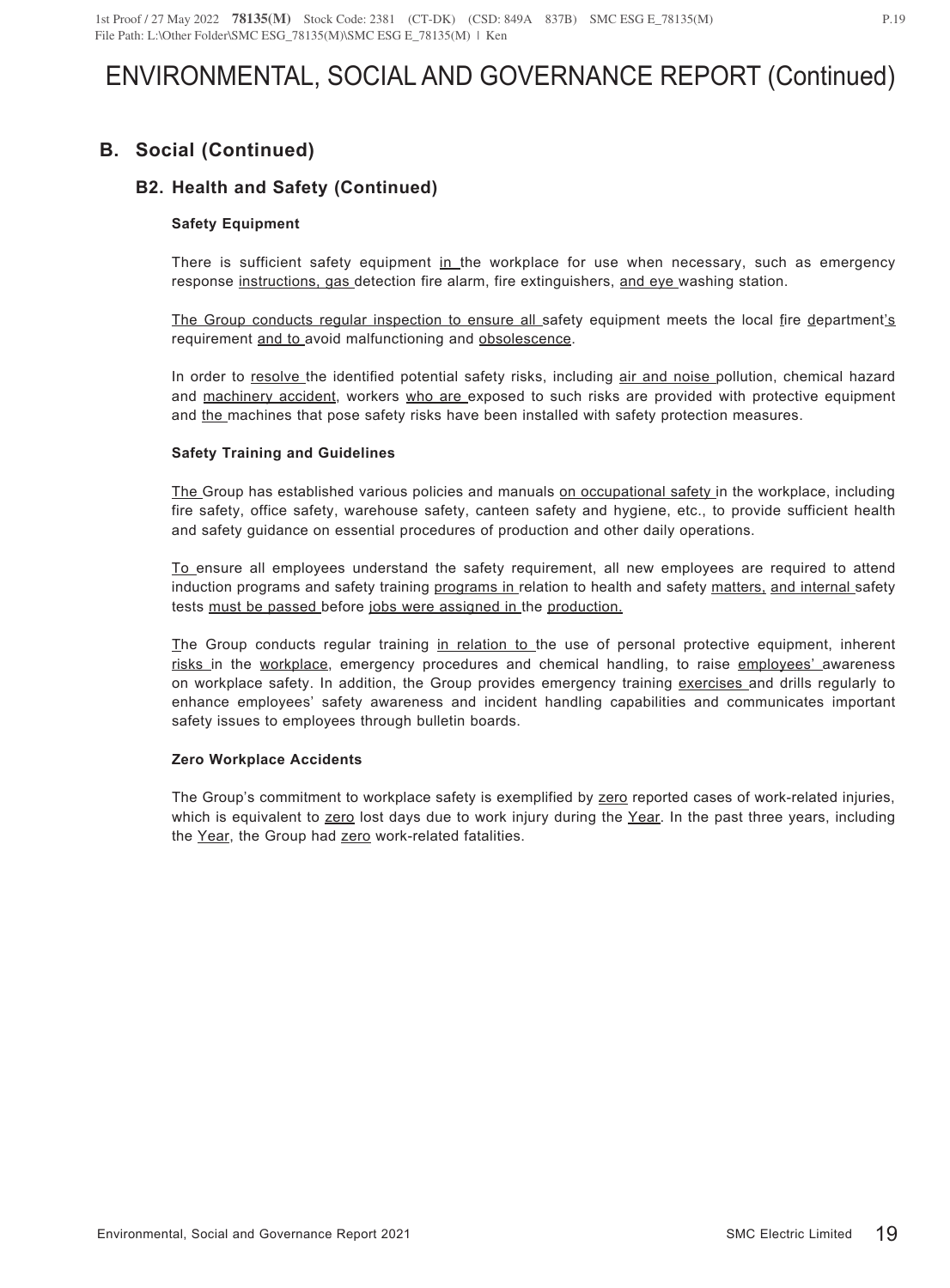## **B. Social (Continued)**

### **B2. Health and Safety (Continued)**

#### **Improvements for the Work-related Injury**

The Group holds regular meetings to review the incidents for the current period and follow up on any improvements from previous incidents if any. Furthermore, relevant rectification and improvement will be made with a view to reducing reoccurrence.

#### **Preventive Measures for COVID-19**

The COVID-19 epidemic creates special challenges in the ESG domains, in particulars the health, safety considerations. The Group implemented precautionary measures such as temperature screening before entering the office and provide its employees with surgical masks and disinfectants. The Group also implemented a flexible work arrangement and encouraged its staff to attend virtual meetings instead of face-to-face meetings.

### **B3. Development and Training**

The Group acknowledges the importance of vocational skills training of its employees and provides various training opportunities according to the needs of the Group and its employees to enhance their competitiveness in the market.

The Group in addition believes it is of predominant importance for employees to maintain and advance their skills and knowledge, to adapt to the industry's current regulations and practices, business environment, and the Group's business direction and strategy in order to enhance the work efficiency.

The Group offers internal training opportunities to its employees. Performance-based appraisals were conducted regularly for employees to receive constructive feedback from their supervisors.

#### **In-house Training**

The Group sees each position to be of unique professional and technical needs. Thus, comprehensive trainings are in place to provide support and coaching to the employees.

The Group provides in-house training for its employees, with topics ranging from work-related skills and techniques and operational procedures to workplace safety in accordance with their job duties. Product trainings will be given to salespersons when new products are launched to help them to acquire product knowledge. Each department provides training for employees based on its training needs, so that employees can further develop their talents, meet department requirements and overcome their challenges. The effectiveness of the training programs will be assessed and the work performance of trainees will be evaluated regularly for continuous improvement.

To facilitate new employees to understand the corporate background and culture, staff remuneration and benefits, code of conducts and operational practices, rules and regulations, job positions, product identification, quality policy, restriction of hazardous substances and occupational safety, all new hires are required to receive induction training. These training programs aim to assist the new hires in adapting to the Group's working environment efficiently. Mentoring and guidance in relation to the operating procedures and technical production requirements will be provided by senior staff or supervisor in each production unit.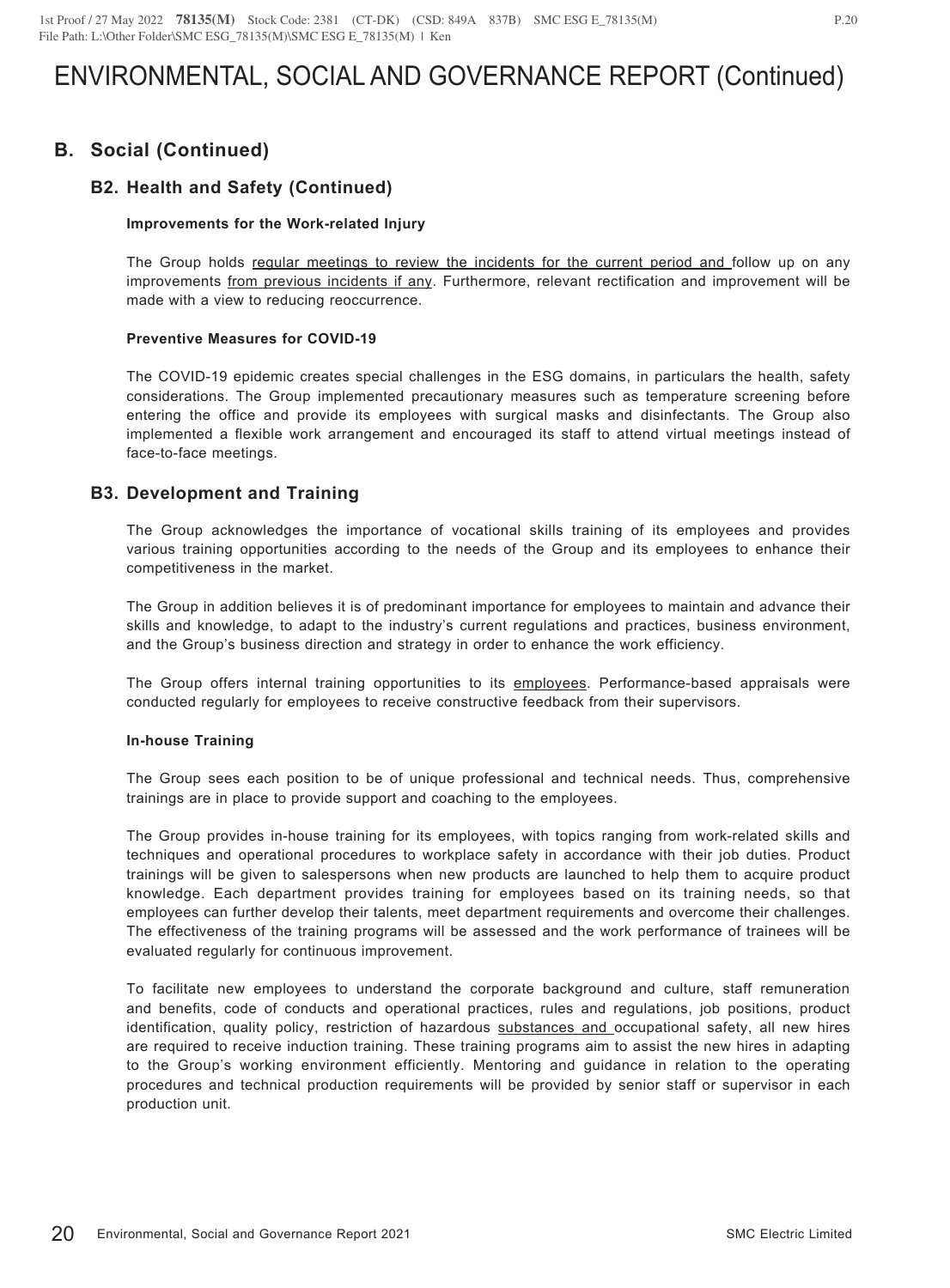## **B. Social (Continued)**

## **B3. Development and Training (Continued)**

### **In-house Training (Continued)**

### **Types of training included:**

| 1) | Induction training                         | Company profile, company policies and objectives, basic knowledge<br>of fire protection, safety and hygiene, and knowledge of management<br>system |
|----|--------------------------------------------|----------------------------------------------------------------------------------------------------------------------------------------------------|
| 2) | On-board training and<br>transfer training | Skills training, job-specific requirements and safety operating<br>procedures                                                                      |
| 3) | On-the-job training                        | Manufacturing procedures and operational procedures of equipment                                                                                   |

The percentage of trained employees and average training hours completed per employee of the Group by category are as follows:

| <b>Indicators</b>                                                               | 2021                        | 2020          |
|---------------------------------------------------------------------------------|-----------------------------|---------------|
| <b>Total</b> training hours<br>Average training hours per employee <sup>1</sup> | <u>1,818</u><br><u>13.8</u> | 4,839<br>34.6 |
| By gender <sup>2</sup><br>Female                                                | 16.7                        | 36.7          |
| Male                                                                            | 6.4                         | 28.6          |

During the Year, the training rate<sup>3</sup> of female employees, male employees, senior management, middle management and general staff were 85%, 15%, 6%, 20% and 74% respectively. During the Year, the average training hours<sup>2</sup> of senior management, middle management and general staff were 2.8 hours, 7.3 hours and 18.8 hours respectively.

Notes:

<sup>1</sup> The calculation method of average training hours per employee: total training hours ÷ total number of employees.

The calculation method of average training hours per employee by category: total training hours of employees in that category ÷ number of employees in that category

The calculation method of training rate by category: (number of employees trained in that category  $\div$  total number of employees trained) × 100%.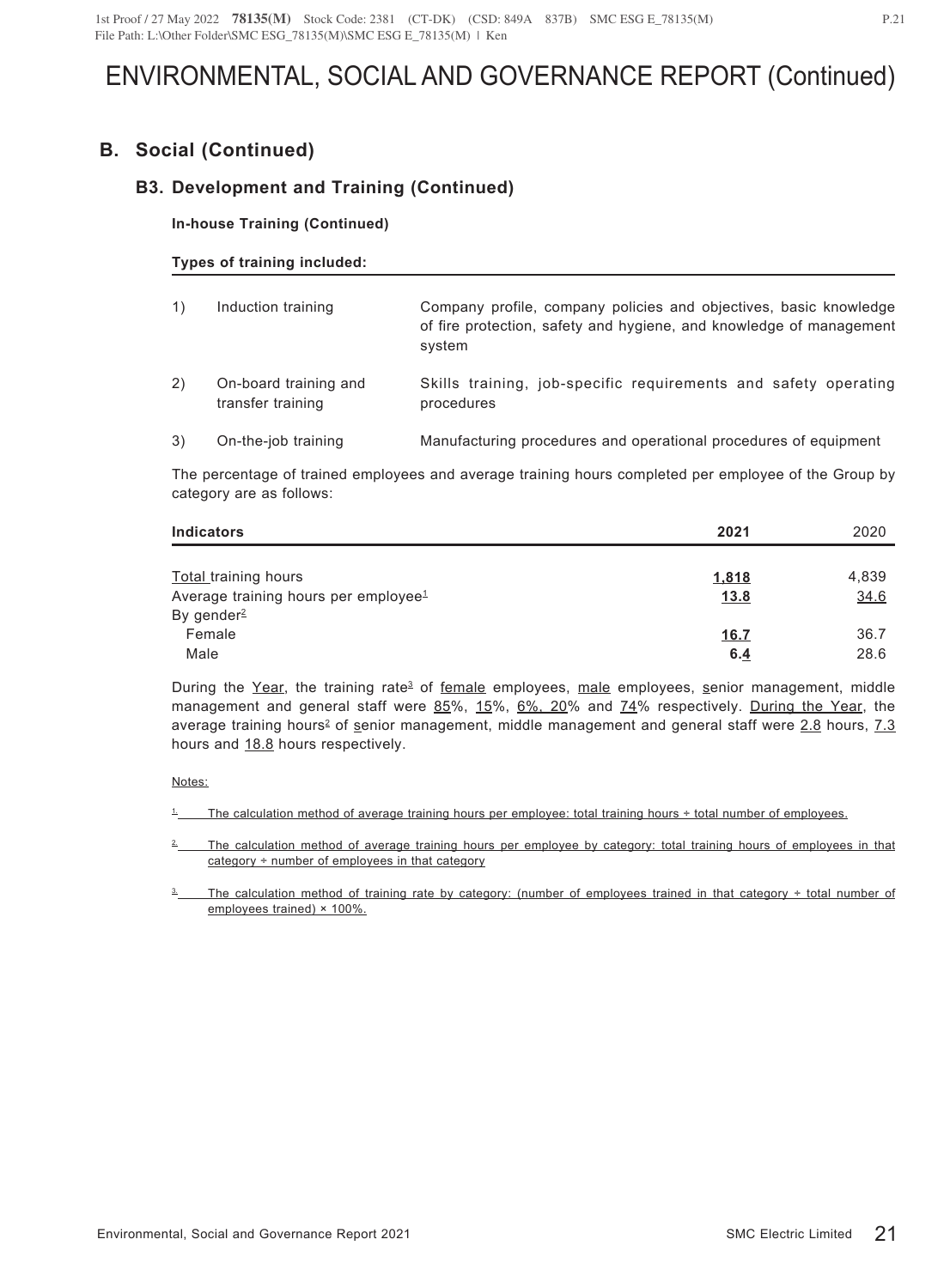## **B. Social (Continued)**

### **B4. Labour Standards**

The Group prohibits any form of child labour and forced labour at the production site and requests its suppliers to adhere to the same principles.

During the Year, the Group was not aware of any non-compliance with the relevant laws and regulations relating to preventing child and forced labour. The relevant laws and regulations include, but are not limited to, the Labour Law of the PRC, the Labour Contract Law of the PRC, the Provisions on the Prohibition of Using Child Labour of the PRC and the Employment Ordinance of Hong Kong.

#### **Voluntary and Fair Employment**

All employees are required to enter into labour contracts on a voluntary and fair basis and are free to leave their position with proper notifications.

### **Measures to Avoid Child and Forced Labour**

All candidates qualified for employment must have reached the statutory required age and have been in possession of valid identification documents which are examined by the human resources department during the recruitment and upon employment.

The Group has formulated the recruitment process to ensure adequate background check is performed on candidates.

Prior to official appointment, the human resources department is responsible to verify the identities of the candidates to prevent the employment of child and forced labour.

According to the Group's recruitment process, recruiters should strictly review the entry documents including medical examination certificates, academic certificates and identity cards. If child labour or forced labour is found to be employed as a result of a breach of the recruitment process, the Group will immediately stop the work of the child labour or forced labour and conduct an investigation.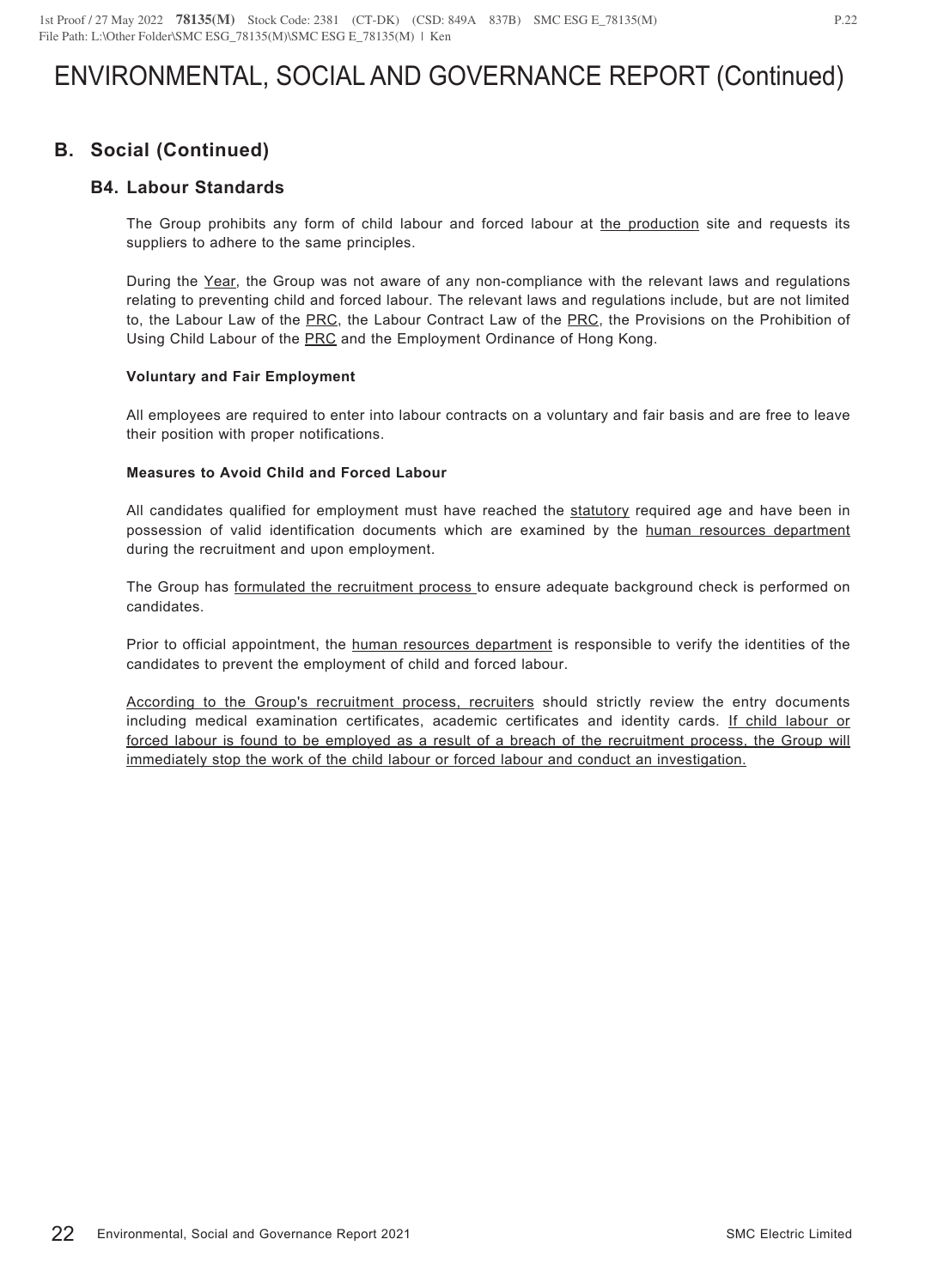# **B. Social (Continued)**

### **B5. Supply Chain Management**

The Group's procurement team evaluates suppliers' reliability based on their quality, reputation, delivery punctuality, experience and scale of operation through on-site visits.

In addition, the Group also evaluated ethics and social compliance, such as evaluating the suppliers' track records relating to legal and regulatory compliance which include safeguarding workers' health and safety and mitigating environmental impacts. Before the engagement of suppliers, a series of assessments would be carried out to examine their quality, environmental and safety performance comprehensively.

The Group has developed a supplier selection mechanism which requires potential suppliers to comply with all applicable laws and regulations. If any supplier falls short of the Group's expectations, the Group will try to channel it to correct the situation.

All suppliers for the Group must comply fully with all applicable national and local laws and regulations, including, but not limited to laws and regulations relating to:

- **Labour**
- Health and safety
- **Environment**
- Fair trade
- Anti-corruption and anti-bribery
- Modern slavery and human trafficking
- Manufacturing environment

The Group conducts regular assessments for its existing suppliers through constant communications. The records of the suppliers and products will be updated according to the assessment results. If the suppliers' performance does not meet the requirement and with no signs of improvement, the Group's general manager will consider terminating the cooperation.

During the Year, the number of suppliers was 198 (2020: 165) and all of them were qualified suppliers that met the standard in the Group's regular assessment.

The number of suppliers of the Group by geographical region is as follows:

| <b>Indicators</b>      | 2021       | 2020        |
|------------------------|------------|-------------|
|                        |            |             |
| Number of suppliers    | <u>198</u> | <u> 165</u> |
| By geographical region |            |             |
| Hong Kong              | 11         | 13          |
| <b>PRC</b>             | 166        | 148         |
| Overseas               | 21         | 4           |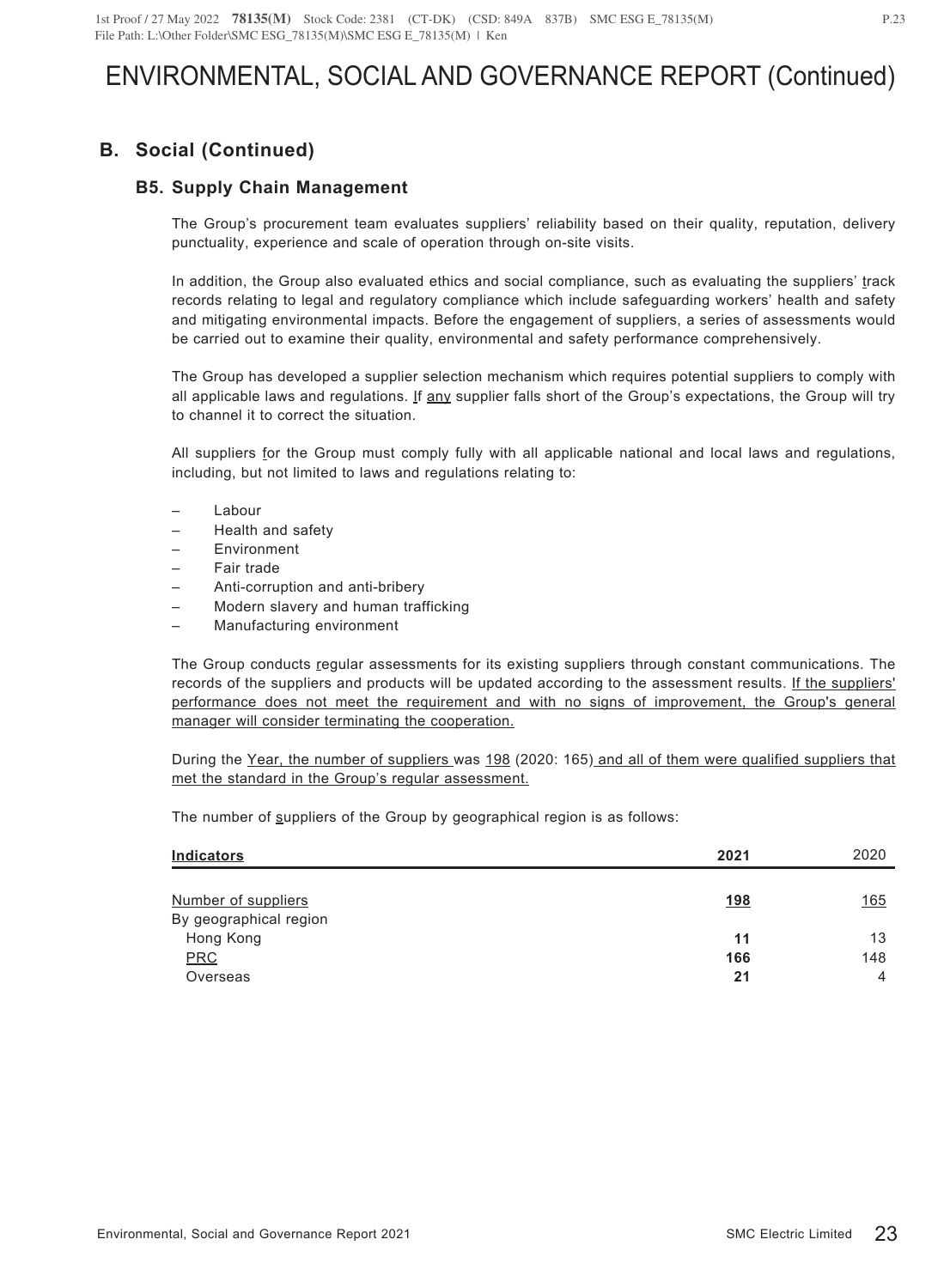## **B. Social (Continued)**

## **B5. Supply Chain Management (Continued)**

### **Selection of Suppliers**

The materials purchased by the Group mainly include motors, electronic materials, hardware, packaging materials, rubber and plastics.

The Group regulates the procurement process and ensures that all selected suppliers can meet its demands on materials and production.

The guidelines and procedures for engaging suppliers are as follows:

- Suppliers who have been accredited by the Quality Management System (ISO9001), the Environmental Management System (ISO14001) and with good reputation or monopoly in the industry.
- Suppliers designated by customers or suggested by Directors.
- When new suppliers are introduced, they are required to fill in a supplier information form and return it with supporting documents, such as catalogue, declaration of conformity, company profile to the business development team for assessment.
- When selecting suppliers, the Group makes assessments in terms of their background, product price, their compliance and quality of materials and services.
- Suppliers submit quality data on their products to the Group, or submit samples for testing.
- Materials procured must comply with the requirements of hazardous substances free. Qualified suppliers are required to submit agreements and third-party test reports on the strict use of hazardous substances.
- The purchasing department should make a trial run order for the products in small quantity.
- Suppliers who meet the criterion of quality and safety can be included in the list of approved suppliers.

#### **Green Procurement**

The Group's supply chain structure consists of direct materials suppliers. In the qualification process, suppliers are subject to assessment, on-site audits on product quality and capabilities as well as quality consistency tests made by the Group. The Group only makes purchases from the list of approved suppliers. Key suppliers are subject to review to ensure their capability to provide quality products while protecting the environment and the interests of the Group's customers.

The environmental and social performances of suppliers are also considered in the Group's procurement process. Suppliers are expected demonstrate their commitment to labour and human rights, health and safety, environmental protection and business ethics. The Group also gives priority to suppliers who have established a sound environmental management system such as suppliers who have obtained the ISO 14001 certification. The Group continuously evaluates the environmental and social performance of its suppliers, it may terminate contracts if the suppliers refuse to address situations that seriously harm the environment.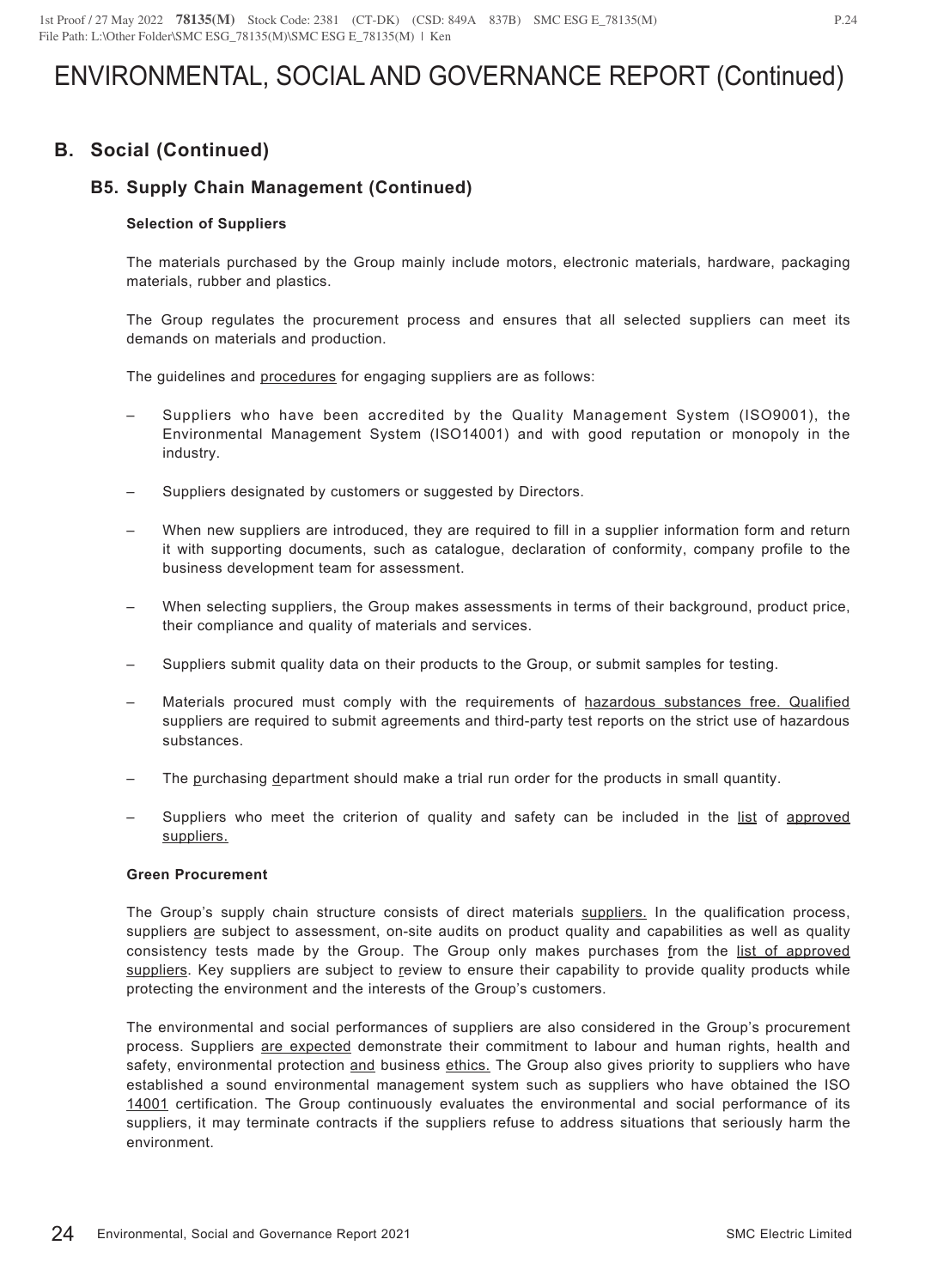# **B. Social (Continued)**

## **B6. Product Responsibility**

Customer satisfaction is one of the top priorities of the Group, it is important to focus on quality products and services. Understanding that customers demand on product quality, the Group endeavours to uphold the highest requirements of quality from engaging suppliers along its production chain.

The Group sets standards for raw materials, plant, equipment, hygiene and personnel training, and gradually improves the quality management of the manufacturing process and products to meet the requirements relating to safety and quality standards. Meanwhile, the Group has formulated product inspection and certification management procedures to ensure that the products meet quality standards in the process of research and development, manufacturing and sales.

The Group's products are required to be tested to ensure that they pass the national safety and quality standards. In order to reduce the probability of product failure during use, the Group has established relevant standards on product defects\_and\_takes corrective and preventive measures to prevent any recurring problem.

During the Year, the Group was not aware of any material non-compliance with laws and regulations that have a significant impact on the Group, concerning product health and safety, advertising, labelling and privacy matters relating to products and services provided and methods of redress. The relevant laws and regulations include, but are not limited to, the Product Quality Law of the PRC, the Advertising Law of the PRC, the Law of the PRC on the Protection of Consumer Rights and Interests, the Patent Law of the PRC, the Personal Data (Privacy) Ordinance of Hong Kong and the Trade Descriptions Ordinance of Hong Kong.

#### **Recalls**

There are no sold or shipped products of the Group subject to recalls for safety and health reasons in the Year.

### **Products-related Complaints**

Understanding the needs and concerns of customers enables the Group to deliver high quality and safe products. The Group maintains constant communication with customers. If any complaint is received, the Group will conduct an investigation, follow up with the customer to ensure that the complaint is being handled in a timely manner. During the Year, the Group received and recorded a total of 4 product-related complaints. All complaints have been resolved by relevant departments and reviewed thoroughly. The Group has established procedures for handling customers' complaints to strive to prevent similar situations in the future.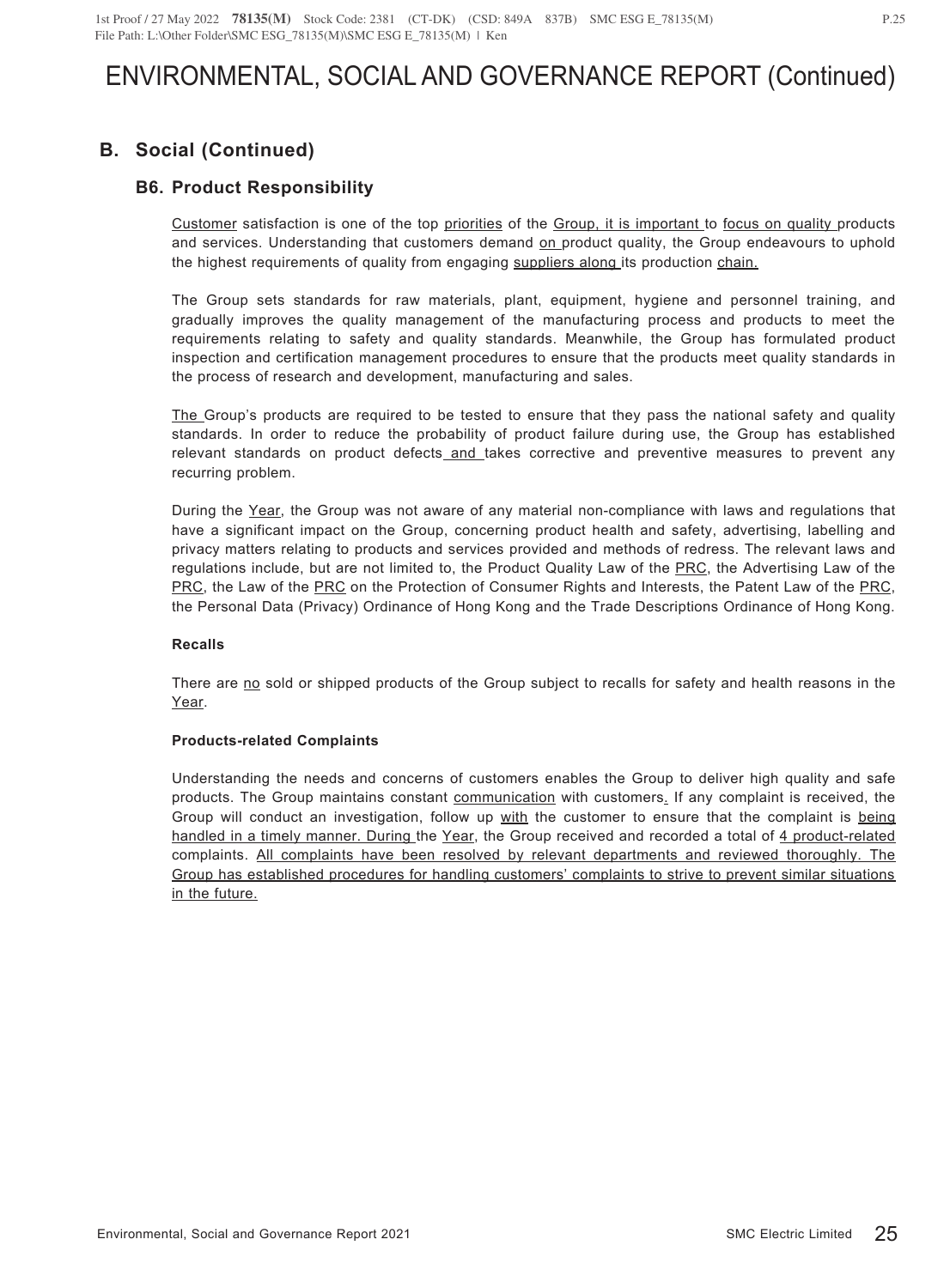## **B. Social (Continued)**

## **B6. Product Responsibility (Continued)**

### **Intellectual Property Rights**

To protect the Group's intellectual properties, the Group has applied trademarks and patents for all the inventions, creations, technical innovations, products or formulas.

On the other hand, the Group does not infringe other companies' intellectual properties. If any infringement is discovered, the relevant personnel would be subjected to disciplinary actions.

#### **Quality Assurance**

Product defect analysis is conducted, in case of product defects, to understand causes and identify solutions to eliminate defects in the future.

The Group also regularly carries out sampling inspections for products to ensure that the products meet the requirements of safety manufacturing standards.

If certain raw materials or products do not meet the relevant requirements, the Group needs to identify problematic raw materials, auxiliary materials, parts and products, and evaluate, control and isolate them and keep relevant records.

Relevant departments of the Group also formulate corresponding solutions for the substandard products to avoid any misuse.

If a product does not meet customer requirements and expectations, the Group will process and recall relevant substandard products.

After receiving the returned goods, the manufacturing department sets up a team with the quality control department to analyse and evaluate the returned goods, and repair the batch of products as required.

Meanwhile, the manufacturing department also needs to conduct reviews to prevent the occurrence of similar incidents.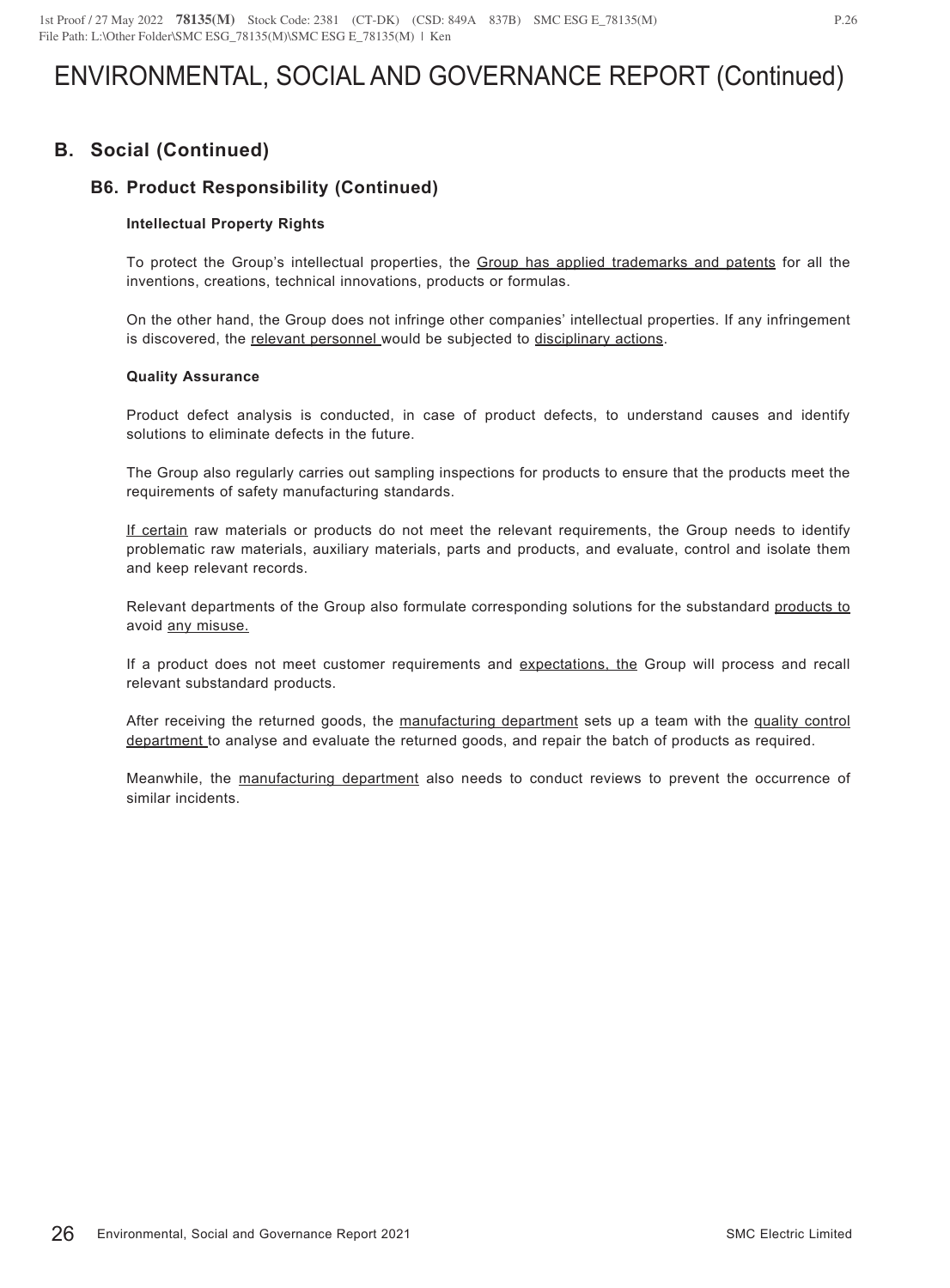# **B. Social (Continued)**

## **B6. Product Responsibility (Continued)**

### **Consumer Data Protection and Privacy Policies**

Employees are required to follow and comply with the general provision of confidential information protection stipulated in the Group's employee handbook.

Employees are prohibited from copying, transferring and disclosing the restricted information, such as clients' information and intellectual property information without prior consent from the management or customers.

Employees are restricted from disclosing sensitive information to external parties. In case of breaching confidentiality, the Group will take corrective actions promptly and the employees involved may be subject to dismissal or legal actions.

The Group has separated the customer data from other ordinary information to protect their privacy. Meanwhile, the Group regulates that only authorised personnel can access the personal data collected from the Group's customers. Through the internal training and confidential agreements with employees, the Group emphasises confidentiality obligations and the legal consequences of the breaches of relevant rules.

### **Advertising and Labelling**

The Group strictly complies with laws and regulations including the Advertising Law of the PRC and continues to strengthen fair marketing practices. The Group has regulated the conduct of marketing personnel in the process of advertising release, marketing and contract signing. To protect customers' interests, the Group strictly prohibits misleading product labelling and excessive commitment during sales of process.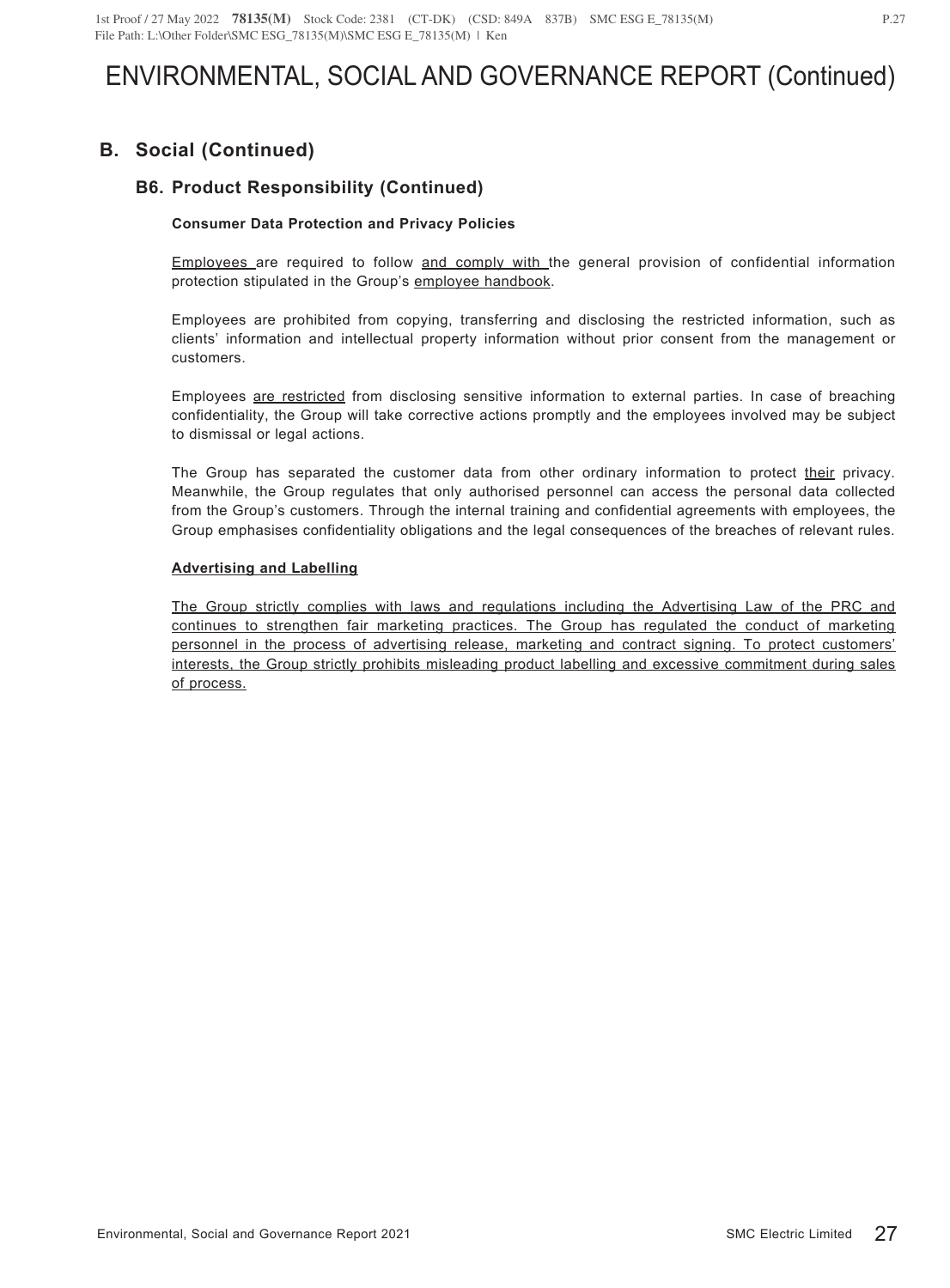## **B. Social (Continued)**

### **B7. Anti-corruption**

The Group follows the Hong Kong's Independent Commission Against Corruption Code of Conducts to avoid conflicts of interest, bribery and corruption in the workplace, and work with local authorities in PRC to eliminate any types of bribery, corruption, fraud and misconducts that are socially unacceptable behaviour.

Employees are strictly prohibited from offering or accepting any forms of advantages such as gifts, entertainment, rewards or commission under any circumstances from customers, suppliers or any other business partners as stipulated in the employee handbook. Employees must declare if such offering and acceptance are irresistible.

During the Year, the Group was not aware of any incidents of non-compliance with the relevant laws and regulations in relation to bribery, extortion, fraud and money laundering. The relevant laws and regulations include, but are not limited to, the PRC Criminal Law, the Anti-Unfair Competition Law of the PRC and the Prevention of Bribery Ordinance of Hong Kong.

There was no concluded legal case regarding corrupt practices brought against the Group or its employees during the Year.

Employees are expected to avoid taking and offering any interests in any form, including direct or indirect involvement in or maintaining a relationship with another business concern or organisation when such involvement or relationship may affect or influence the business conduct of the Group and is in conflict with the best interests of the Group.

Anti-corruption and ethics training is essential for creating a healthy corporate culture. One of the ways to provide anti-corruption training is by providing anti-corruption materials to employees and Directors. During the Year, reading materials produced by the Independent Commission Against Corruption were distributed to the Group's employees and **Directors**. The reading materials allowed them to understand the anti-corruption laws and promote business ethics. The Group's Directors regularly attend corporate governance training, which covers knowledge on anti-corruption legislation as well as necessary skills to handle ethical dilemmas at the workplace.

Guidelines have been established on situations and behaviours employees should be aware of. Employees who do not declare their conflict of interests promptly may be subject to dismissal or other disciplinary actions.

The Group enacts zero tolerance to any anti-competitive practices such as cartels and market power abuse in its business dealings.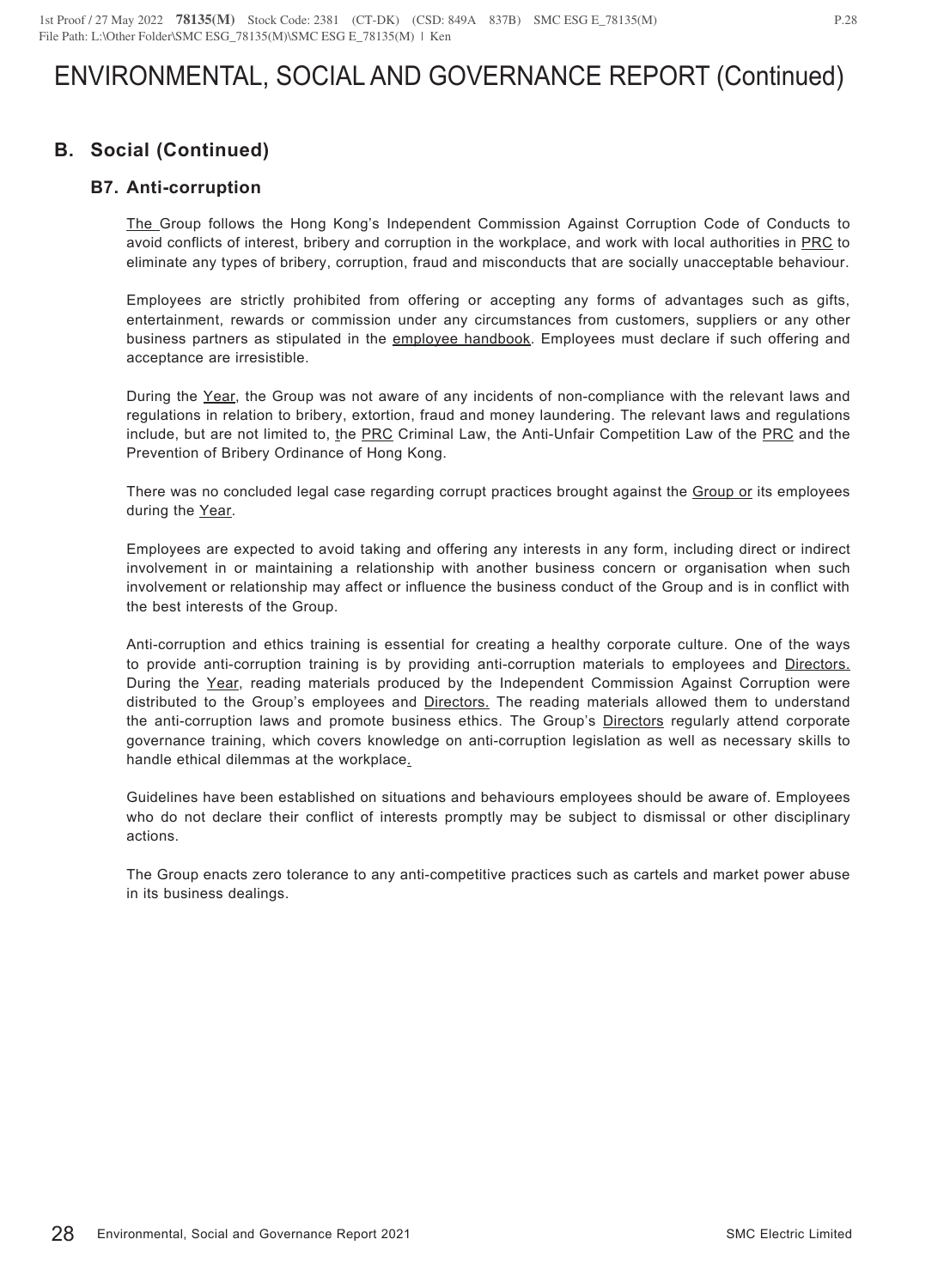# **B. Social (Continued)**

## **B7. Anti-corruption (Continued)**

### **Whistle-blowing Mechanism**

In order to achieve and maintain the highest standards of openness, probity and accountability, the Group has established a policy for employees to raise concerns about possible improprieties in financial reporting or internal control matters, under which all units or individuals have the right to report any violations of the Group. All information concerning the informer is kept in strict confidence. The audit committee ("Audit Committee") is responsible for monitoring the reporting system, conducting investigations as well as reporting to the Board of Directors. Whistle-blowers can report in writing to the chairman of the Board of Directors or the Audit Committee chairman with regard to any suspected misconduct with full details and supporting evidence. Once a relevant complaint is received, an investigation procedure will be taken place to identify the reason for the complaint. Employees who breach the anti-corruption policy will face disciplinary action, which could result in dismissal for serious misconduct.

### **B8. Community Investment**

The Group follows its ESG Policy to encourage employees to actively participate in volunteer activities to strengthen the relationship with local communities in an effort to build a sustainable and harmonious society.

As stated in the ESG Policy, the Group's community initiatives focus on areas including education, medical, health and elderly care. The Group did not use resources for community investment during the Year, as the Group adhered to the social distancing measures under epidemic prevention and control. However, the Group has actively considered investing money or time in the future to give back to the community.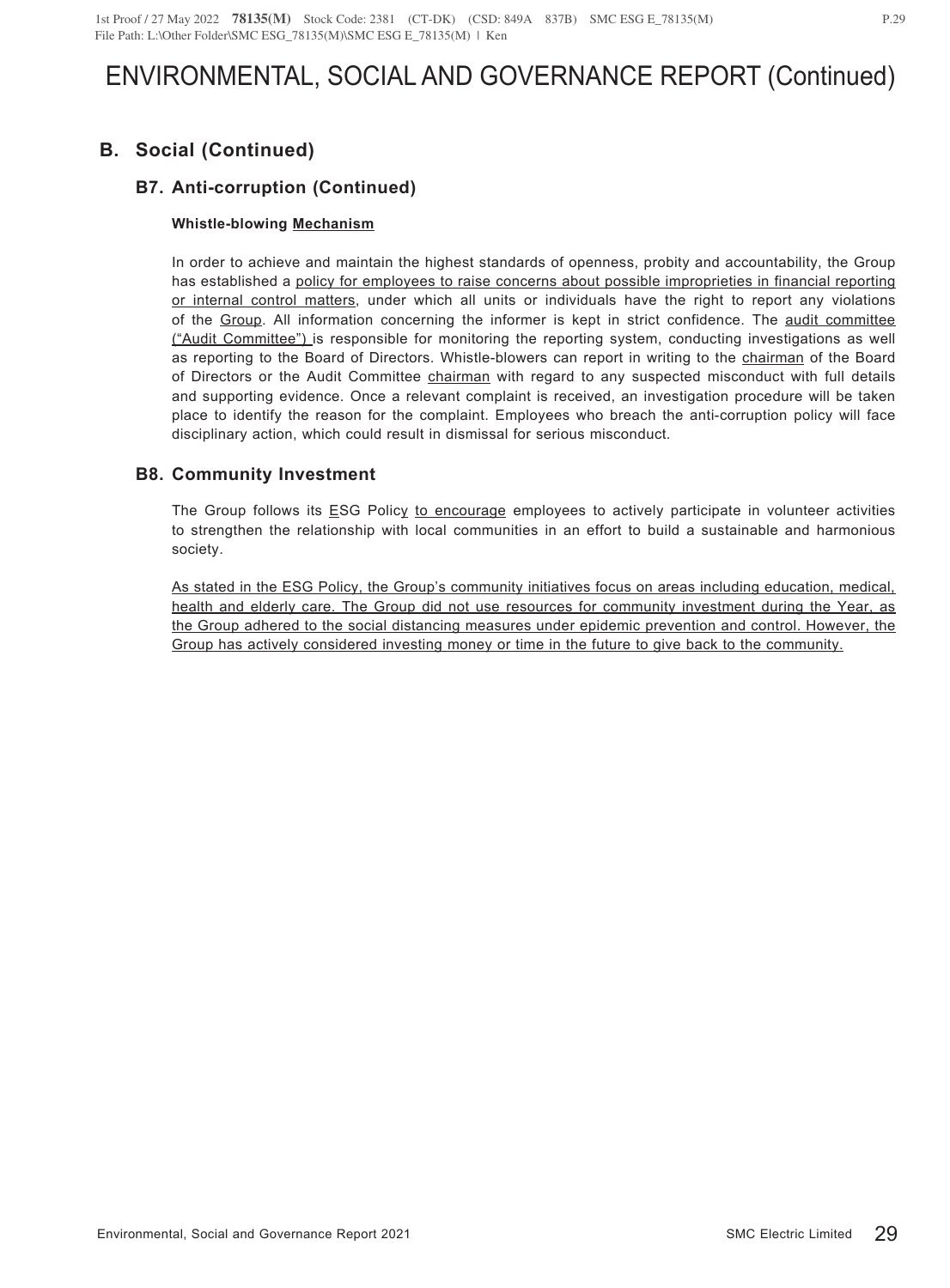# **Index Table of ESG Reporting Guide of SEHK(I)**

| <b>Mandatory Disclosure Requirements</b> | <b>Sections</b>                  |  |
|------------------------------------------|----------------------------------|--|
|                                          |                                  |  |
| Governance Structure                     | Chairman's Statement             |  |
| <b>Reporting Principles</b>              | <b>Reporting Principles</b>      |  |
| <b>Reporting Boundary</b>                | Reporting Framework and Boundary |  |

## **Index Table of ESG Reporting Guide of SEHK (II)**

| "Comply or explain" Provision                                            |                                                                                                                                                                                                                                                                                |                                                          |  |
|--------------------------------------------------------------------------|--------------------------------------------------------------------------------------------------------------------------------------------------------------------------------------------------------------------------------------------------------------------------------|----------------------------------------------------------|--|
| <b>Subject Areas, Aspects,</b><br><b>General Disclosures</b><br>and KPIs | <b>Description</b>                                                                                                                                                                                                                                                             | <b>Sections/Remarks</b>                                  |  |
| A. Environmental                                                         |                                                                                                                                                                                                                                                                                |                                                          |  |
| <b>Aspect A1: Emissions</b>                                              |                                                                                                                                                                                                                                                                                |                                                          |  |
| <b>General Disclosure</b>                                                | Information on:<br>(a) the policies; and<br>(b) compliance with relevant laws and regulations that<br>have a significant impact on the issuer<br>relating to air and GHG emissions, discharges into water<br>and land, and generation of hazardous and non-hazardous<br>waste. | A1. Emissions                                            |  |
| <b>KPI A1.1</b>                                                          | The types of emissions and respective emissions data.                                                                                                                                                                                                                          | A1. Emissions - Air<br><b>Pollutant Emissions</b>        |  |
| <b>KPI A1.2</b>                                                          | Direct (Scope 1) and energy indirect (Scope 2) GHG A1. Emissions – GHG<br>emissions (in tonnes) and intensity.                                                                                                                                                                 | Emissions                                                |  |
| <b>KPI A1.3</b>                                                          | Total hazardous waste produced (in tonnes) and intensity.                                                                                                                                                                                                                      | A1. Emissions<br>- Waste Management<br>- Hazardous Waste |  |
| <b>KPI A1.4</b>                                                          | Total non-hazardous waste produced (in tonnes) and A1. Emissions<br>intensity.                                                                                                                                                                                                 | - Waste Management<br>- Non-Hazardous Waste              |  |
| <b>KPI A1.5</b>                                                          | Description of emission target(s) set and steps taken to $ A1$ . Emissions – GHG<br>achieve them.                                                                                                                                                                              | Emissions                                                |  |
| <b>KPI A1.6</b>                                                          | Description of how hazardous and non-hazardous waste A1. Emissions<br>are handled, and a description of reduction target(s) set $-$ Waste Management<br>and steps taken to achieve them.                                                                                       | - Non-Hazardous Waste                                    |  |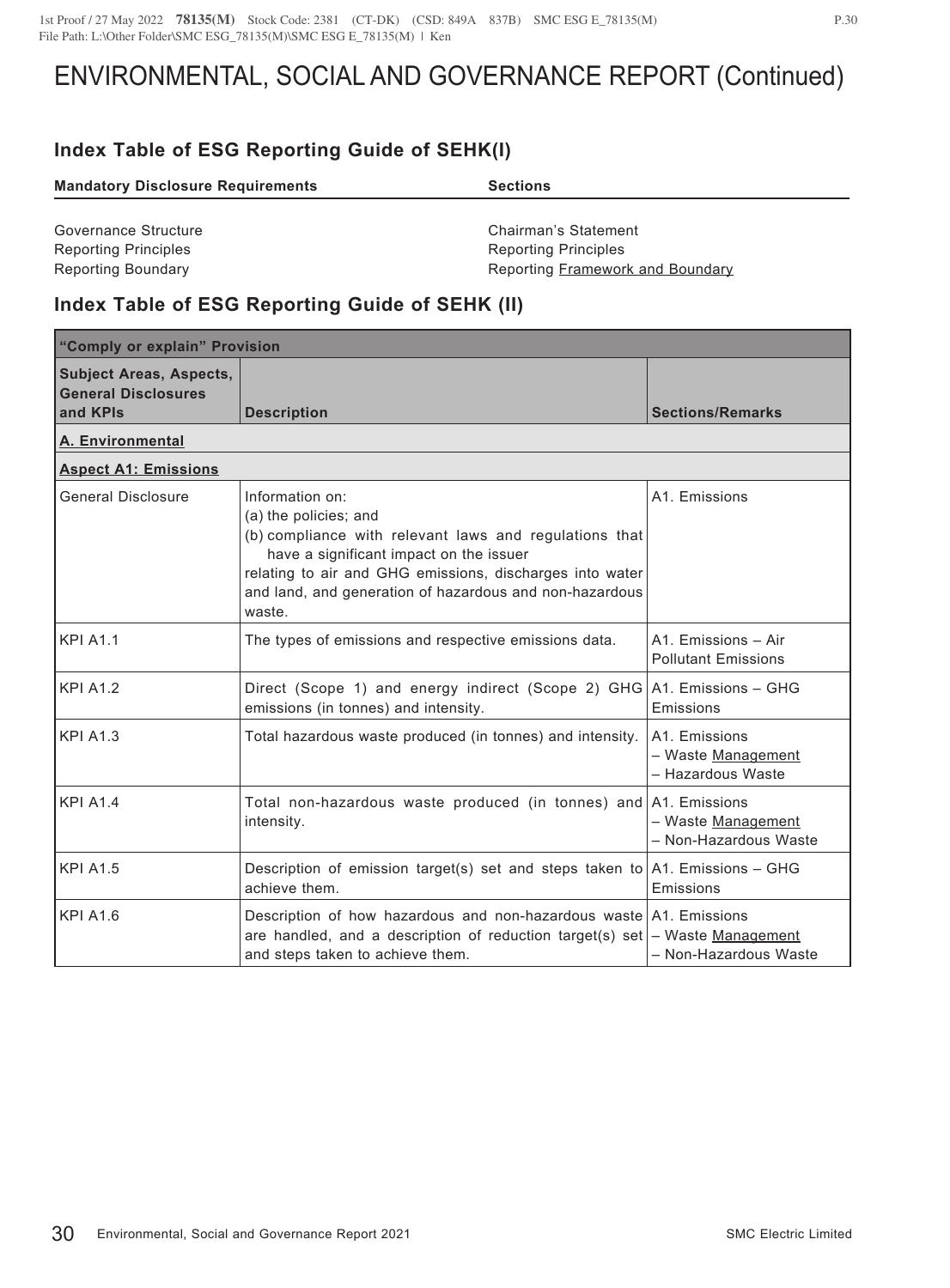| "Comply or explain" Provision                                            |                                                                                                                                                                                                                                                                                                                                              |                                                                                                       |  |
|--------------------------------------------------------------------------|----------------------------------------------------------------------------------------------------------------------------------------------------------------------------------------------------------------------------------------------------------------------------------------------------------------------------------------------|-------------------------------------------------------------------------------------------------------|--|
| <b>Subject Areas, Aspects,</b><br><b>General Disclosures</b><br>and KPIs | <b>Description</b>                                                                                                                                                                                                                                                                                                                           | <b>Sections/Remarks</b>                                                                               |  |
| <b>Aspect A2: Use of Resources</b>                                       |                                                                                                                                                                                                                                                                                                                                              |                                                                                                       |  |
| <b>General Disclosure</b>                                                | Policies on the efficient use of resources, including energy,<br>water and other raw materials.                                                                                                                                                                                                                                              | A2. Use of Resources                                                                                  |  |
| <b>KPI A2.1</b>                                                          | Direct and/or indirect energy consumption by type in total A2. Use of Resources -<br>and intensity.                                                                                                                                                                                                                                          | Energy Efficiency                                                                                     |  |
| <b>KPI A2.2</b>                                                          | Water consumption in total and intensity.                                                                                                                                                                                                                                                                                                    | A2. Use of Resources -<br><b>Water Consumption</b>                                                    |  |
| <b>KPI A2.3</b>                                                          | Description of energy use efficiency target(s) set and steps<br>taken to achieve them.                                                                                                                                                                                                                                                       | A2. Use of Resources -<br>Energy Efficiency                                                           |  |
| <b>KPI A2.4</b>                                                          | Description of whether there is any issue in sourcing water<br>that is fit for purpose, water efficiency target(s) set and<br>steps taken to achieve them.                                                                                                                                                                                   | A2. Use of Resources -<br><b>Water Consumption</b><br>A2. Use of Resources -<br><b>Water Sourcing</b> |  |
| <b>KPI A2.5</b>                                                          | Total packaging material used for finished products (in<br>tonnes) and with reference to per unit produced.                                                                                                                                                                                                                                  | A2. Use of Resources -<br><b>Packaging Materials</b>                                                  |  |
|                                                                          | <b>Aspect A3: The Environment and Natural Resources</b>                                                                                                                                                                                                                                                                                      |                                                                                                       |  |
| <b>General Disclosure</b>                                                | Policies on minimising the issuer's significant impacts on<br>the environment and natural resources.                                                                                                                                                                                                                                         | A3. The Environment and<br><b>Natural Resources</b>                                                   |  |
| <b>KPI A3.1</b>                                                          | Description of the significant impacts of activities on the<br>environment and natural resources and the actions taken<br>to manage them.                                                                                                                                                                                                    | A3. The Environment and<br><b>Natural Resources</b>                                                   |  |
| <b>Aspect A4: Climate Change</b>                                         |                                                                                                                                                                                                                                                                                                                                              |                                                                                                       |  |
| <b>General Disclosure</b>                                                | Policies on identification and mitigation of significant<br>climate-related issues which have impacted, and those<br>which may impact, the issuer.                                                                                                                                                                                           | A4. Climate Change                                                                                    |  |
| <b>KPI A4.1</b>                                                          | Description of the significant climate-related issues which<br>have impacted, and those which may impact, the issuer,<br>and the actions taken to manage them.                                                                                                                                                                               | A4. Climate Change                                                                                    |  |
| <b>B.</b> Social                                                         |                                                                                                                                                                                                                                                                                                                                              |                                                                                                       |  |
| <b>Employment and Labour Practices</b>                                   |                                                                                                                                                                                                                                                                                                                                              |                                                                                                       |  |
| <b>Aspect B1: Employment</b>                                             |                                                                                                                                                                                                                                                                                                                                              |                                                                                                       |  |
| <b>General Disclosure</b>                                                | Information on:<br>(a) the policies; and<br>(b) compliance with relevant laws and regulations that<br>have a significant impact on the issuer<br>relating to compensation and dismissal, recruitment and<br>promotion, working hours, rest periods, equal opportunity,<br>diversity, anti-discrimination, and other benefits and<br>welfare. | B1. Employment                                                                                        |  |
| <b>KPI B1.1</b>                                                          | Total workforce by gender, employment type (for example,<br>full- or part-time), age group and geographical region.                                                                                                                                                                                                                          | B1. Employment - Employee<br>Profile                                                                  |  |
| KPI B1.2                                                                 | Employee turnover rate by gender, age group and<br>geographical region.                                                                                                                                                                                                                                                                      | B1. Employment - Employee<br>Profile                                                                  |  |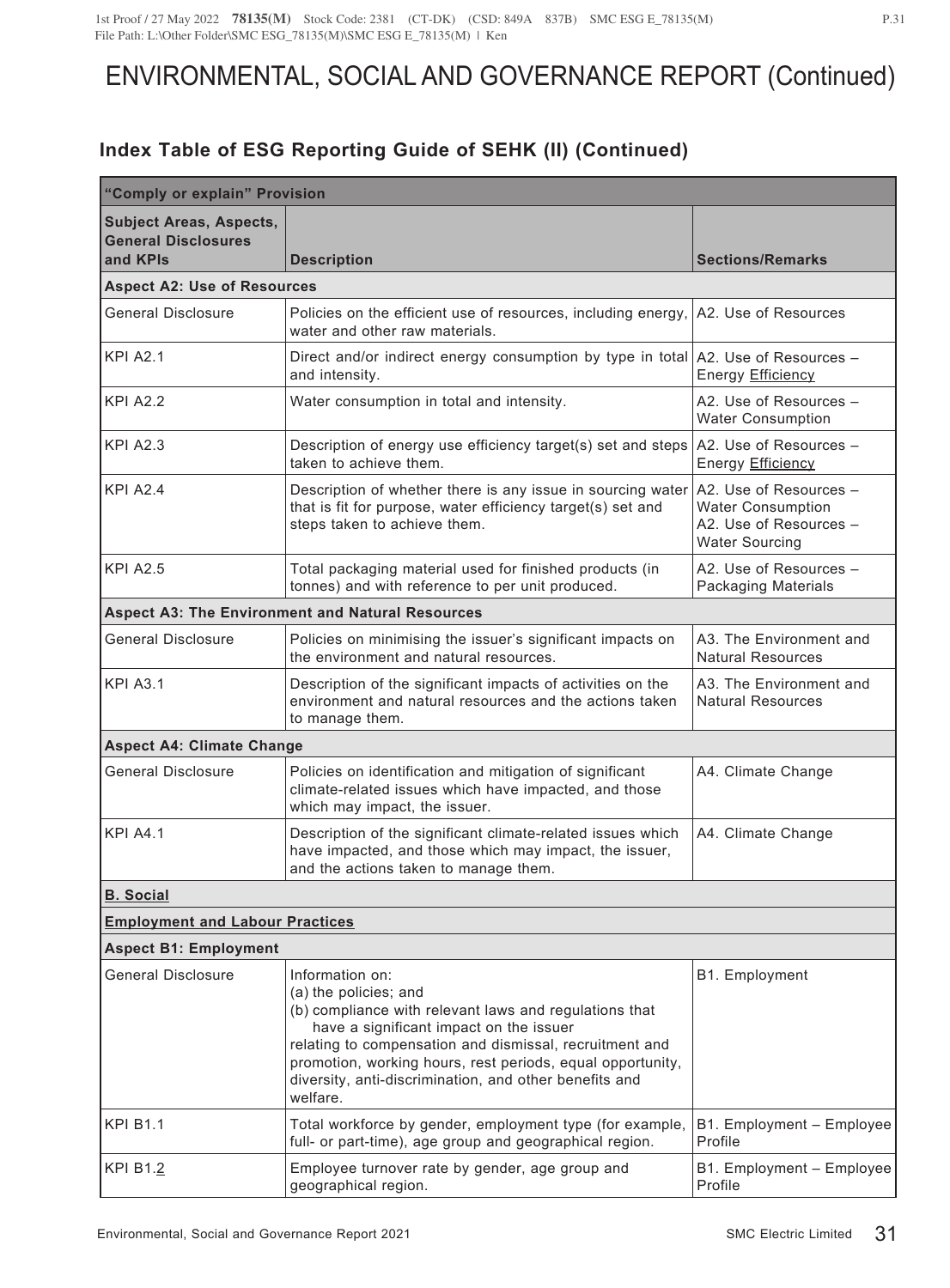| "Comply or explain" Provision                                            |                                                                                                                                                                                                                                                          |                                                                               |  |
|--------------------------------------------------------------------------|----------------------------------------------------------------------------------------------------------------------------------------------------------------------------------------------------------------------------------------------------------|-------------------------------------------------------------------------------|--|
| <b>Subject Areas, Aspects,</b><br><b>General Disclosures</b><br>and KPIs | <b>Description</b>                                                                                                                                                                                                                                       | <b>Sections/Remarks</b>                                                       |  |
| <b>Aspect B2: Health and Safety</b>                                      |                                                                                                                                                                                                                                                          |                                                                               |  |
| <b>General Disclosure</b>                                                | Information on:<br>(a) the policies; and<br>(b) compliance with relevant laws and regulations that<br>have a significant impact on the issuer<br>relating to providing a safe working environment and<br>protecting employees from occupational hazards. | B2. Health and Safety                                                         |  |
| <b>KPI B2.1</b>                                                          | Number and rate of work-related fatalities occurred in each<br>of the past three years including the reporting year.                                                                                                                                     | B2. Health and Safety -<br>Zero Workplace Accidents                           |  |
| <b>KPI B2.2</b>                                                          | Lost days due to work injury.                                                                                                                                                                                                                            | B2. Health and Safety -<br>Zero Workplace Accidents                           |  |
| <b>KPI B2.3</b>                                                          | Description of occupational health and safety measures<br>adopted, and how they are implemented and monitored.                                                                                                                                           | B2. Health and Safety                                                         |  |
| <b>Aspect B3: Development and Training</b>                               |                                                                                                                                                                                                                                                          |                                                                               |  |
| <b>General Disclosure</b>                                                | Policies on improving employees' knowledge and skills<br>for discharging duties at work. Description of training<br>activities.                                                                                                                          | B3. Development and<br>Training                                               |  |
| <b>KPI B3.1</b>                                                          | The percentage of employees trained by gender and<br>employee category (e.g. senior management, middle<br>management).                                                                                                                                   | B3. Development and<br>Training                                               |  |
| <b>KPI B3.2</b>                                                          | The average training hours completed per employee by<br>gender and employee category.                                                                                                                                                                    | B3. Development and<br>Training                                               |  |
| <b>Aspect B4: Labour Standards</b>                                       |                                                                                                                                                                                                                                                          |                                                                               |  |
| <b>General Disclosure</b>                                                | Information on:<br>(a) the policies; and<br>(b) compliance with relevant laws and regulations that<br>have a significant impact on the issuer<br>relating to preventing child and forced labour.                                                         | B4. Labour Standards                                                          |  |
| <b>KPI B4.1</b>                                                          | Description of measures to review employment practices to<br>avoid child and forced labour.                                                                                                                                                              | B4. Labour Standards -<br>Measures to Avoid Child and<br><b>Forced Labour</b> |  |
| <b>KPI B4.2</b>                                                          | Description of steps taken to eliminate such practices<br>when discovered.                                                                                                                                                                               | <b>B4. Labour Standards</b>                                                   |  |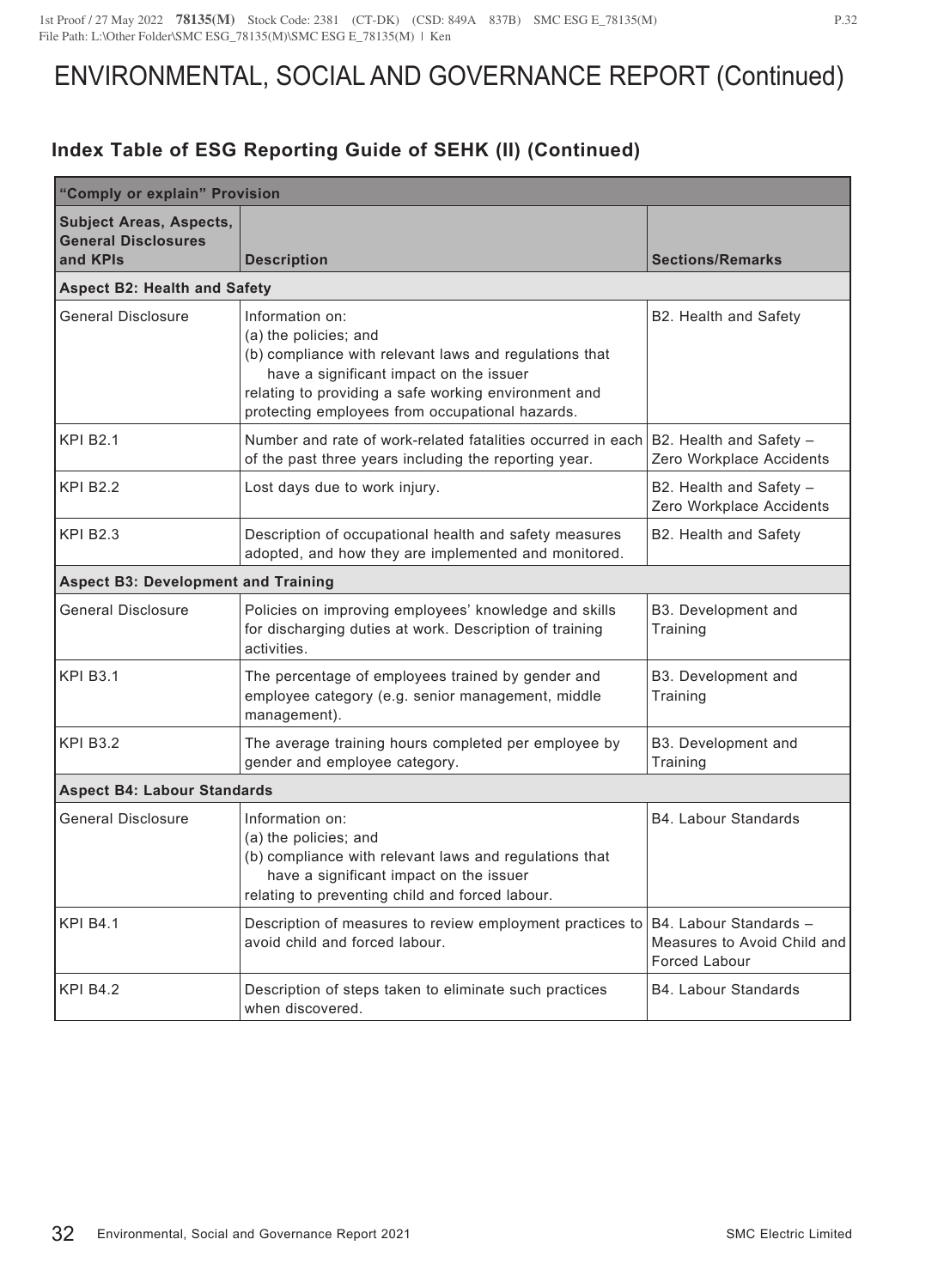| "Comply or explain" Provision                                            |                                                                                                                                                                                                                                                                                                     |                                                                                         |  |
|--------------------------------------------------------------------------|-----------------------------------------------------------------------------------------------------------------------------------------------------------------------------------------------------------------------------------------------------------------------------------------------------|-----------------------------------------------------------------------------------------|--|
| <b>Subject Areas, Aspects,</b><br><b>General Disclosures</b><br>and KPIs | <b>Description</b>                                                                                                                                                                                                                                                                                  | <b>Sections/Remarks</b>                                                                 |  |
| <b>Operating Practices</b>                                               |                                                                                                                                                                                                                                                                                                     |                                                                                         |  |
| <b>Aspect B5: Supply Chain Management</b>                                |                                                                                                                                                                                                                                                                                                     |                                                                                         |  |
| <b>General Disclosure</b>                                                | Policies on managing environmental and social risks of the B5. Supply Chain<br>supply chain.                                                                                                                                                                                                        | Management                                                                              |  |
| <b>KPI B5.1</b>                                                          | Number of suppliers by geographical region.                                                                                                                                                                                                                                                         | B5. Supply Chain<br>Management                                                          |  |
| <b>KPI B5.2</b>                                                          | Description of practices relating to engaging suppliers,<br>number of suppliers where the practices are being<br>implemented, and how they are implemented and<br>monitored.                                                                                                                        | B5. Supply Chain<br>Management                                                          |  |
| <b>KPI B5.3</b>                                                          | Description of practices used to identify environmental<br>and social risks along the supply chain, and how they are<br>implemented and monitored.                                                                                                                                                  | B5. Supply Chain<br>Management - Selection of<br>Suppliers                              |  |
| <b>KPI B5.4</b>                                                          | Description of practices used to promote environmentally<br>preferable products and services when selecting suppliers,<br>and how they are implemented and monitored.                                                                                                                               | B5. Supply Chain<br>Management - Green<br>Procurement                                   |  |
| <b>Aspect B6: Product Responsibility</b>                                 |                                                                                                                                                                                                                                                                                                     |                                                                                         |  |
| <b>General Disclosure</b>                                                | Information on:<br>(a) the policies; and<br>(b) compliance with relevant laws and regulations that<br>have a significant impact on the issuer<br>relating to health and safety, advertising, labelling and<br>privacy matters relating to products and services provided<br>and methods of redress. | <b>B6. Product Responsibility</b>                                                       |  |
| <b>KPI B6.1</b>                                                          | Percentage of total products sold or shipped subject to<br>recalls for safety and health reasons.                                                                                                                                                                                                   | B6. Product Responsibility -<br>Recalls                                                 |  |
| <b>KPI B6.2</b>                                                          | Number of products and service related complaints<br>received and how they are dealt with.                                                                                                                                                                                                          | B6. Product Responsibility -<br><b>Products-related Complaints</b>                      |  |
| <b>KPI B6.3</b>                                                          | Description of practices relating to observing and<br>protecting intellectual property rights.                                                                                                                                                                                                      | B6. Product Responsibility -<br>Intellectual Property Rights                            |  |
| <b>KPI B6.4</b>                                                          | Description of quality assurance process and recall<br>procedures.                                                                                                                                                                                                                                  | B6. Product Responsibility -<br><b>Quality Assurance</b>                                |  |
| <b>KPI B6.5</b>                                                          | Description of consumer data protection and privacy<br>policies, and how they are implemented and monitored.                                                                                                                                                                                        | B6. Product Responsibility -<br><b>Consumer Data Protection</b><br>and Privacy Policies |  |